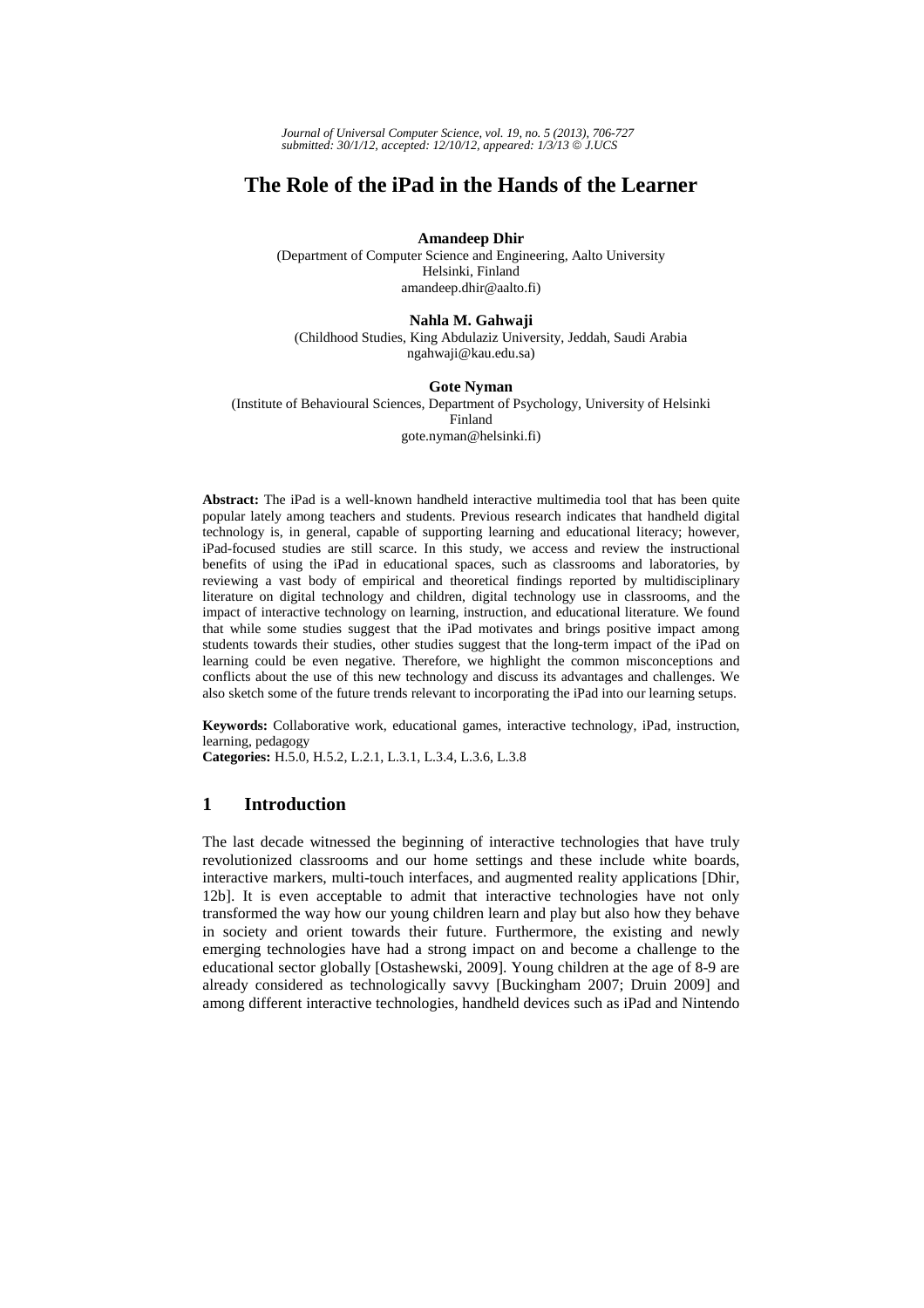handheld have been quite popular lately among young children [Berson, 2004]. Lately, these handheld devices have already found places in the school bags that have been traditionally occupied with text-books [Timmermann, 2010].

The focus of this paper is on interactive handheld devices, specifically the iPad tablet. Considering the potential benefits of educational technology, most countries are now pushing for greater reforms so as to transform their traditional education systems [Timmermann, 2010]. Educational technology strives for the inclusion of technology into the mainstream educational system in order to support various educational objectives [Roblyer, 1997] and since its emergence, educational researchers, educational psychologists, and technology specialists have had always taken conflicting views on the role of the educational technology in educational system. For example, while education researchers have advocated the approach of curriculum-based integration, technology specialists have stressed on technologybased integration [Clements, 2003]. Similarly, some educational psychologists described educational technology as "agent of distraction" and "time wastage" [Clements, 2003; Hussein, 2010] while others called it "supporter of learning" and "a must for instruction" [Earle, 2002]. In this regard, [Carlson, 98] advocated that technology- based curriculum should be based on the needs and expectations of the three important stakeholders of any education system i.e., student, teacher, and computer-mediated learning tools.

Due to the prevalence of different misconceptions and anecdotal facts about the potential impact of educational technology on learning and classroom instruction, educational technology has witnessed a relatively slow adoption into the mainstream educational systems especially in developing countries. This argument is based on our recent observation exercises and field studies conducted lately in India and Saudi Arabia (studies are yet to be published). It was found that due to prevalence of various conflicting conceptions and misconceptions; significant challenges have dominated the adoption and integration of educational technology.

In the past recent years, the educational technology sector has witnessed the emergence of newer high tech devices such as smart boards, touch-based instruction through touch table, and the iPad. Among these, the iPad tablet is considered as an ideal tool for performing different actions required in any education system due to its screen size, multimedia support, lightweight, and long battery life [Ostashewski, 2009; Churchill, 2012]. The first version of the iPad was rolled out at the beginning of 2010, but within two and half years, the iPads are noticeably invading educational spaces [Churchill, 2012]. Nevertheless, research examining the use and integration of the iPad for educational purposes is still scarce [Churchill, 2012] and a recent study [Hutchison, 2012] emphasized that iPads are relatively unexplored educational tools. Even though devices like iPad can be quite handy for the novice teachers [Miller, 2005], incorporating iPad into the traditional educational system is not an easy task as it requires an orchestration of new and relevant instructional and teaching strategies [Miller, 2005].

Interestingly, iPad use and integration into the educational settings is also affected by few common misconceptions. On one hand, it is commonly believed that the iPad supports learning and educational goals; on the other hand, it is considered as "time wastage" and an "entertainment tool with almost no role in learning" [Churchill, 2012]. Considering the potential benefits of iPad tablet for educational instruction,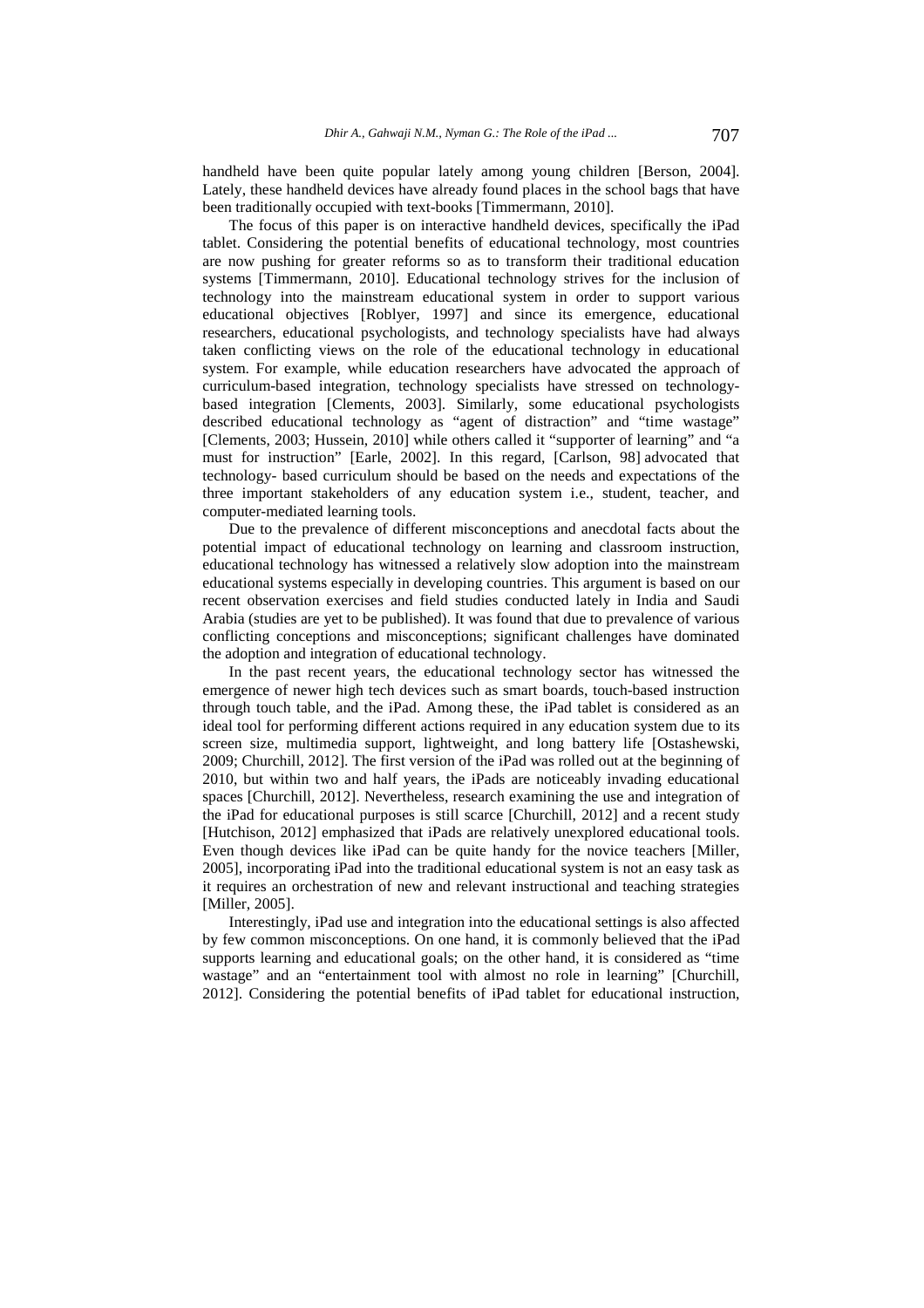pedagogy, and learner, this study examines the recent empirical and non-empirical literature published on the use of iPad for educational reasons.

The primary aim of this study is to examine instructional and pedagogical benefits and drawbacks of the iPad and to scientifically evaluate the existing work on the iPad so as to propose guidelines and future research-related recommendation for educators, educational researchers, technology specialists, and design experts who are interested in adopting iPads in their environments. However, the secondary goal of this study is to answer some of the common misconceptions related to iPad use by learners e.g. whether the iPad has positive or negative impact on learners' learning ability, motivation to learn, engagement, and academic performance. Therefore, considering two of the above-mentioned goals, systematic literature review of existing published literature on "the iPad and its utilization in the educational sector" is performed. To that end, a large body of case studies and empirical experiments were reviewed in order to glean lessons and draw conclusions.

The rest of the paper is organized as follows: section 2 presents our research methodology; section 3 outlines the relationship between digital interactive technology and young children in order to build the foundation for presenting discussion on iPad use by young children in educational settings; section 4 discusses the onset of the iPad in the context of education by explaining the iPad's affordability and its impact on learning and collaborative work practices; section 5 presents the outperforming benefits of the iPad as an instructional tool; section 6 points out some of prominent hurdles in the successful integration and adoption of the iPad in any education system; and finally, section 7 draws conclusions and sketches research directions.

## **2 The Research Methodology**

We wanted to find out the potential instructional benefits of the iPad in educational settings and its impact on different essential components of education e.g. learning. To accomplish this, we based our investigation on reviewing, analysing, and summarizing the findings from a large body of relevant case studies and empirical experiments. The research methodology behind this study consists of four phases namely (See Figure 2a):

- i. Defining research questions
- ii. Collecting research papers and related literature from four different databases
- iii. Systematically reviewing the collected literature
- iv. Analysis, classification, and evaluation of prepared themes and categories

#### **2.1 Defining Research Questions**

The following are the three main research questions behind this study:

- I. To access and review the instructional benefits of using the iPad in educational spaces such as classrooms.
- II. To highlight the common misconceptions and conflicts about the use of iPad in educational environment and outline the iPad's advantages and challenges to its successful integration.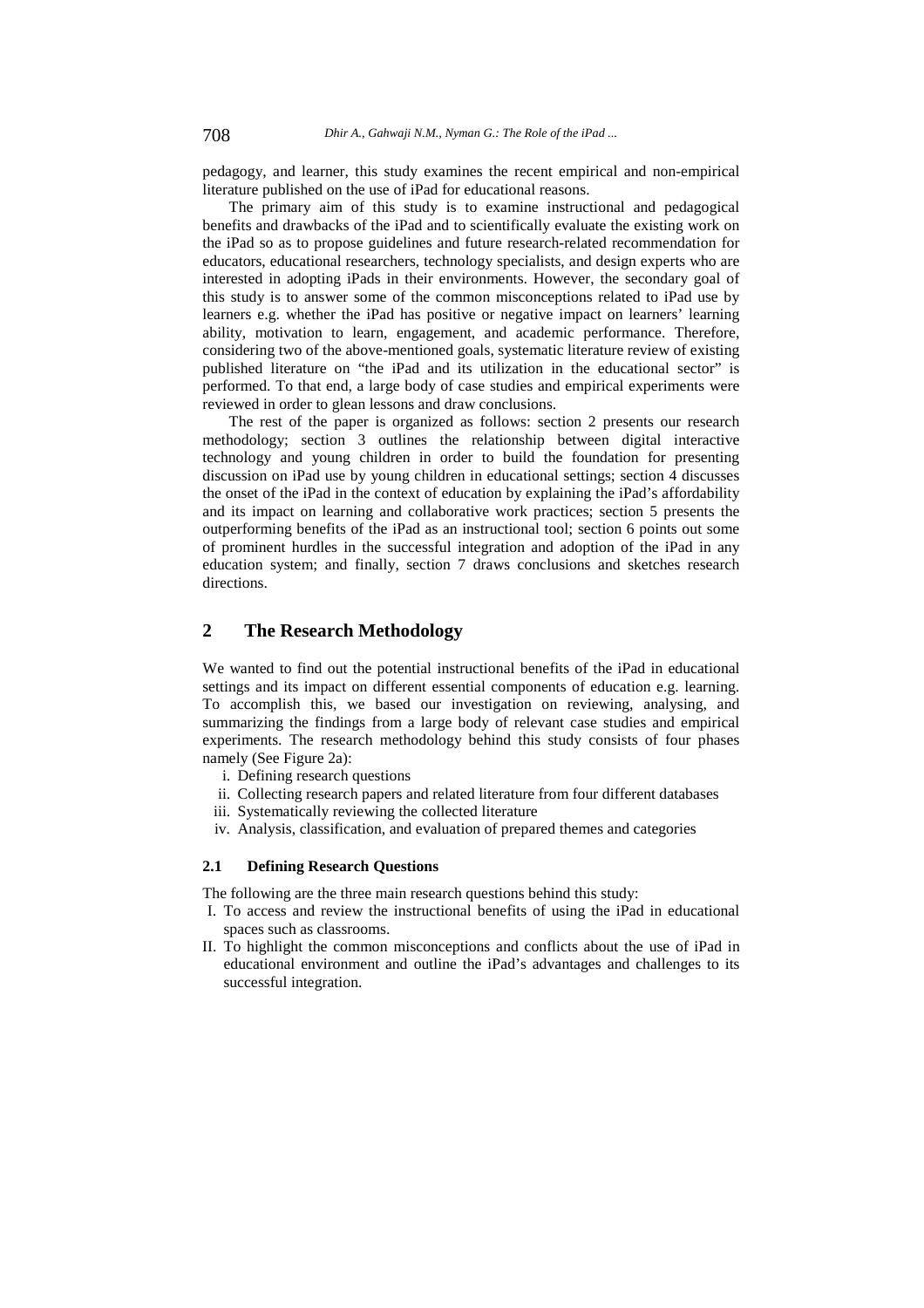III. To sketch some of the future trends relevant to incorporating the iPad tablet into our learning setups.

#### **2.2 Collection of Research Articles**

In order to collect the related literature for this study, an online service named www.nelliportaali.fi was used. This online service facilitated the process of doing keyword-based search from multiple databases i.e. Science Direct, Google Scholar, IEEE, and ACM digital libraries were searched simultaneously during this study. The process of collecting the related literature for this study involved keyword search by using a combination of two keyword phrases namely "iPad" and "Education".

This keyword search used the previously mentioned search facility and it returned 153 articles. After keyword search, the first level of screening was performed i.e. articles were screening at the abstract level. In the first screening, searches leading to Google pages, blog entries, editorial and conference keynotes, and those articles that were obviously not related to the main research question behind this study were ignored. After the first level of screening, 91 articles were returned in case of first keyword search while 61 searchers were ignored in the first level exclusion. Later, a second level of screening was performed where the title, abstract, keywords, and content of the articles were examined and crosschecked with the research questions behind the study. Through this screening, a total of 72 articles were listed down while 19 searchers were ignored in the second level exclusion. Figure 2(b) presents the classification of the 72 research papers included for this study and Figure 3 depicts the complete research methodology for performing this study.



*Figure 2: (a) The research methodology for this study (b) The classification of the literature and papers included for this study*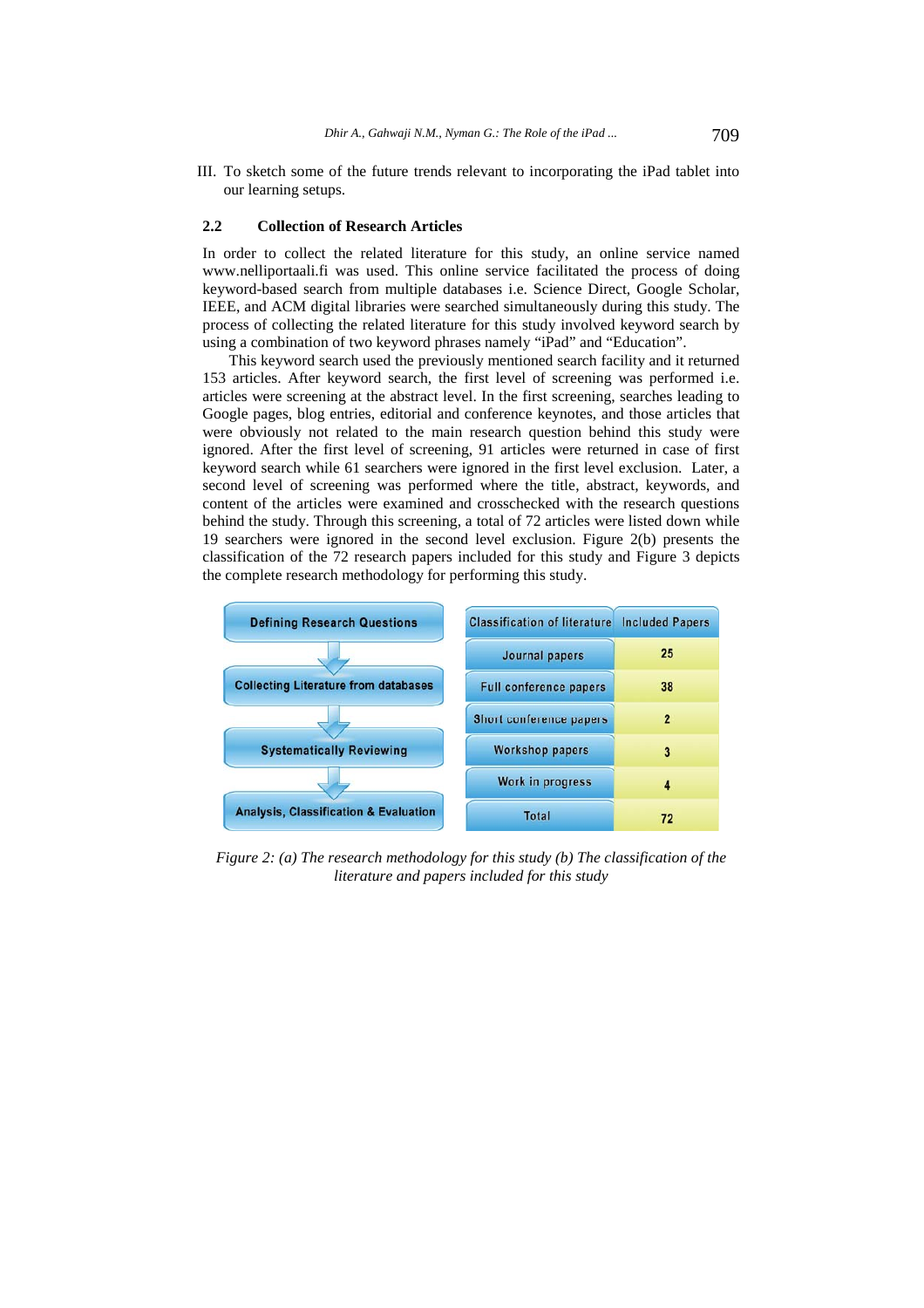

*Figure 3: The complete research methodology for this study* 

## **2.3 Systematic Reviewing of Research Articles**

Finally, 72 returned searches were subjected to full-text search i.e. associated articles and papers were downloaded and analyzed based on the grounded theory approach. First, the articles were categorized based on the main argument and research questions and then, an in-depth analysis of 72 returned articles were performed. This process returned in organizing the studies into resulting categories (no pre-defined categories were made).

#### **2.4 Analysis, classification and evaluation**

The resulting categories and themes were re-organized so as to answer the three main research questions of this study. In this phase, focus was mainly given on the following aspects: current research update with respect to the iPad's utilization in educational settings; instructional, pedagogical benefits, and drawbacks of iPad; and future research directions on this subject.

In the next section, the relationship between young children and digital technologies is examined by presenting a thorough review of the background literature on the subject. Since the focus of this study is on iPad use by any learner, therefore, the relationship between young learner and digital technology must be investigated in the light of available scientific evidences.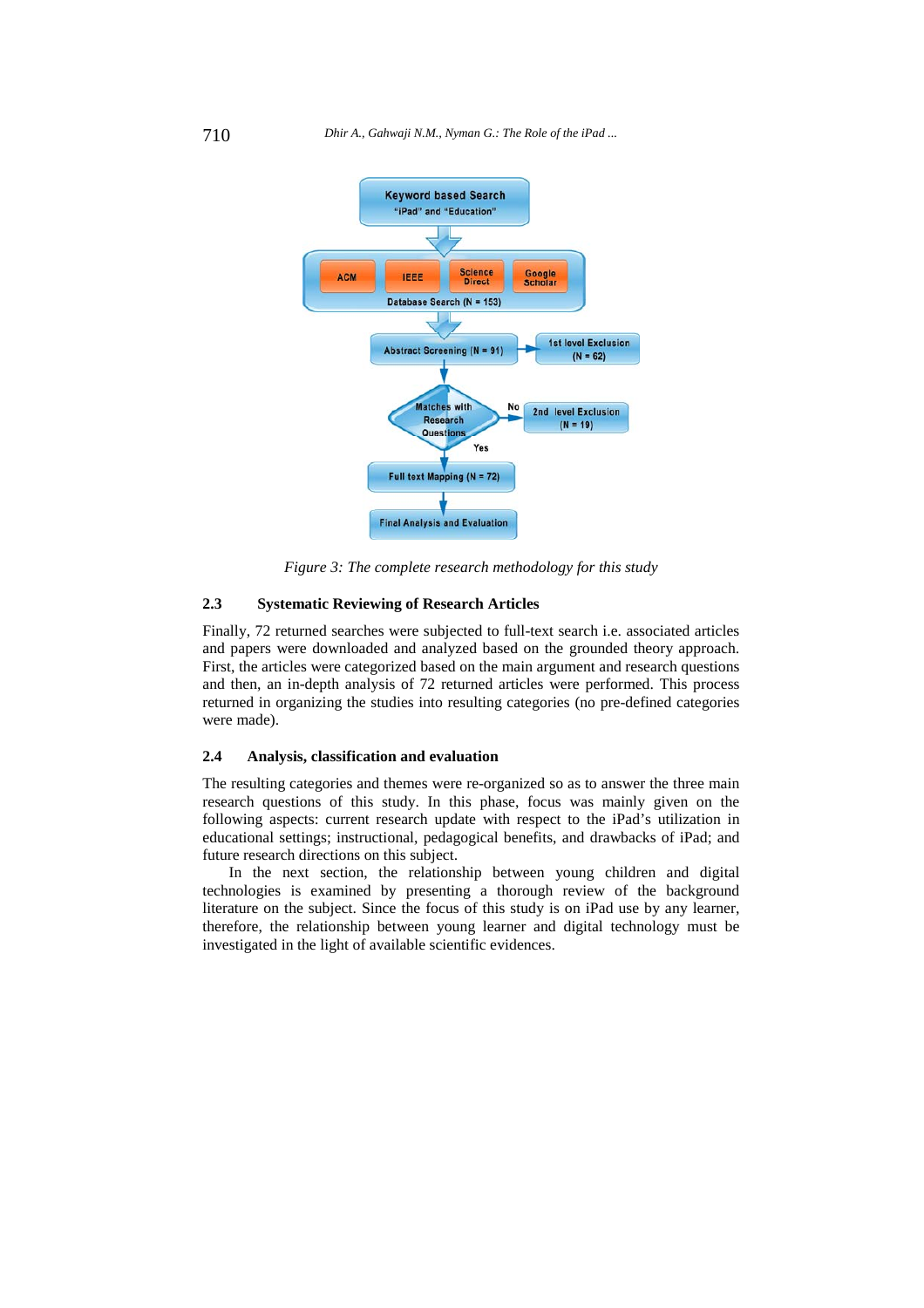## **3 The Relationship between Children and Digital Technologies**

The analysis of the relationship between children and digital technologies dates back to the 1980's. The first book on child's interaction with computers was published in 1980, [Papert, 1980]; however, since then, it took more than a decade for researchers to discern the importance of this relationship. In 1997, an important term called "child-computer Interaction" appeared in a dissertation [Russman, 1997] that explored the interaction between computers and children and discussed the need to examine the associated experiences, attitude, perception, and reaction of this relationship.

In the early 1970's, psychologists had found how children possess developing cognitive, motor, and communication skills that are different from adults' [Piaget, 1970; Leontjev 1978] and due to these differences, children have different needs, expectations, and requirements, especially when it comes to the usage of computers. For example, young children appreciate those computer programs that give them control and are challenging and explorative to work on [Wishart, 1990]. This has an important reflection on the classroom instruction; for example, if assignments are not challenging enough then students may lose interest and motivation.

The scientific work examining child's attitude and perception towards the use of technology started in the early 1990's. It was found that computers have positive effect on the child's attitude toward technology and repeated and long-term use of these machines at home often results in lower anxiety on computer use [Colley, 1994]. Children who often used computers were found to learn from their mistakes and to put more effort on and show progress in their studies [Shotton, 1989]. Interestingly, young children are found to be motivated and positive towards the use of technology. However, empirical studies have also suggested that learning achievements could be poor even after the use of interactive educational technology [Chu, 2010].

Educational games are very popular among young children and they are important in the case of computer use that has been very popular among young children [Durkin, 1995; Kirkman, 1993]. According to [Downes, 1996], children can learn different problem solving and other essential skills through educational games. Computer games provide students an opportunity to promote exploratory learning, memory, cognitive thinking, collaboration, and teamwork skills [Mumtaz, 2001]. Similarly, [Downes, 1996] found that students acquire critical thinking, patience, perseverance, memorizing, and imagination through computer games. Computer games also promote the practice of "trial and error" and "learning by doing" among young children [Downes, 1999].

Children appreciate games so much that they often want to use direct or indirect gaming in their instructional tasks [Downes, 1996]. Furthermore, experiences gained after playing a computer game greatly influence the child's mental process, selfidentification, and beliefs about the external world [Heppell, 1996]. The most common activity with the computer use among young children is playing games [Downes, 1996; Downes, 1999]. In one study, it was found that 90% of total the students used their home computer mainly for gaming [Kirkman, 1993] and in another study, 70% of the children preferred their home computer to their school computer [Mumtaz, 2001]. This might be due to children who feel to have more control over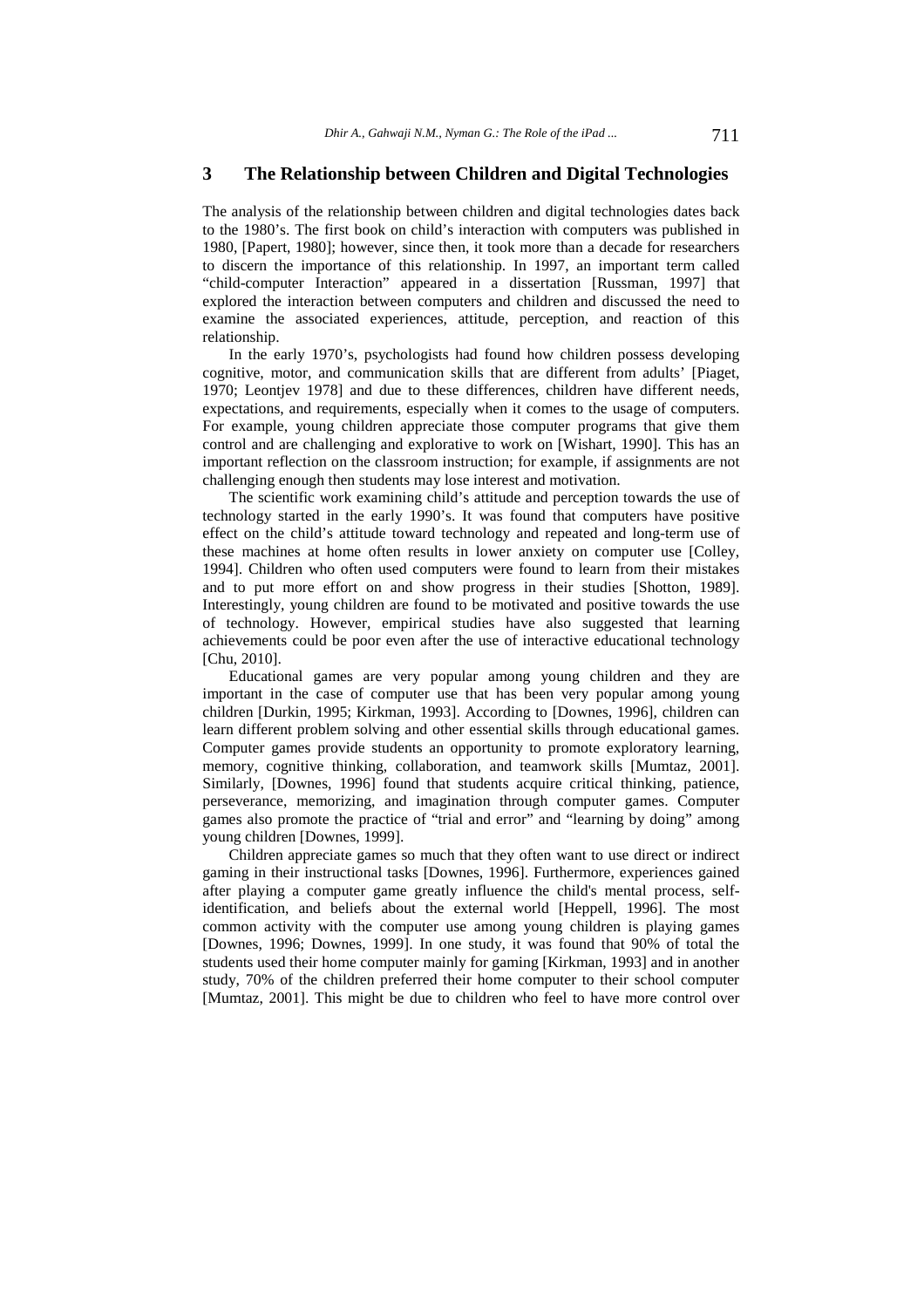their computer use time, lesser restrictive environment, and more discretionary activities using their personal computers.

In the early 1990's, education researchers criticized the educational systems by claiming that most schools were giving limited access to computers. Due to shortage of time, educators often find it difficult to support independent learning and critical thinking among young students through the means of educational technology. It was found out that a majority of the access to the computers was limited to drills and practice activities that required only minimum teacher intervention and this restriction eventually led to boredom and lack of enthusiasm among young children [Jackson, 1988; Ofsted, 1998]. Furthermore, this limitation also induced young students to believe that current computing facilities at school are time-consuming and do not contribute to learning and instead, they are simply boring [Mumtaz, 2001]. [Healy, 1998] contended that computers are misused in classrooms when educators do not plan lessons well and are not oblivious to the pedagogical and instructional justifications for using them in the classrooms. Therefore, due to the non-fulfilment of computing needs of young children at school, they tend to use and appreciate computing more at home than at schools [Shoffner, 1990].

## **4 The Emergence of the iPad in Education**

Newer forms of interactive handheld devices have successfully transformed the lives of common people into a "*digital*" one [Attewell, 2005]. Handheld devices like the iPad represent "*newest technology revolution*" mainly because it offers wide range of functionalities in a compact and portable form [Csete, 2004]. The iPad was rolled out in January 2010 with slim and thin body, good memory and display size, and highend multimedia support with advanced graphics. Unlike laptops and PCs, iPad is used via fingers as it provided touch-based screen for its users and comes with an inbuilt support for Wi-Fi and 3G/4G network. These capabilities and features make the iPad superior to PCs, laptops [Churchill, 2008; Song, 2001], and even smartphones [Churchill, 2012].

The iPad is not just a consumption tool, unlike other handheld devices, but it is also meant for easy and socially viable creation and presentation of new ideas and content [Walters, 2011]. Existing studies have shown that the iPad is very effective at concept presentation and can also be used as a demonstrator for classroom material; however, the iPad's contributions to educational literacy and learning are still unknown because of the absence of thorough empirical studies.

It has been claimed that traditional educational systems meet challenges to respect the ever-changing needs and requirements of young children of today's generation [Timmermann, 2010]. A modern education system is one in which new forms of pedagogy and instructional strategies are implemented in a way that does not see students as recipients of information only but instead as active participants who decode information actively and engage in fruitful discussion with peers and teachers. The ultimate goal of this form of pedagogy and instruction is to support and reflect students' learning so that their needs and expectations are understood and met [Timmermann, 2010].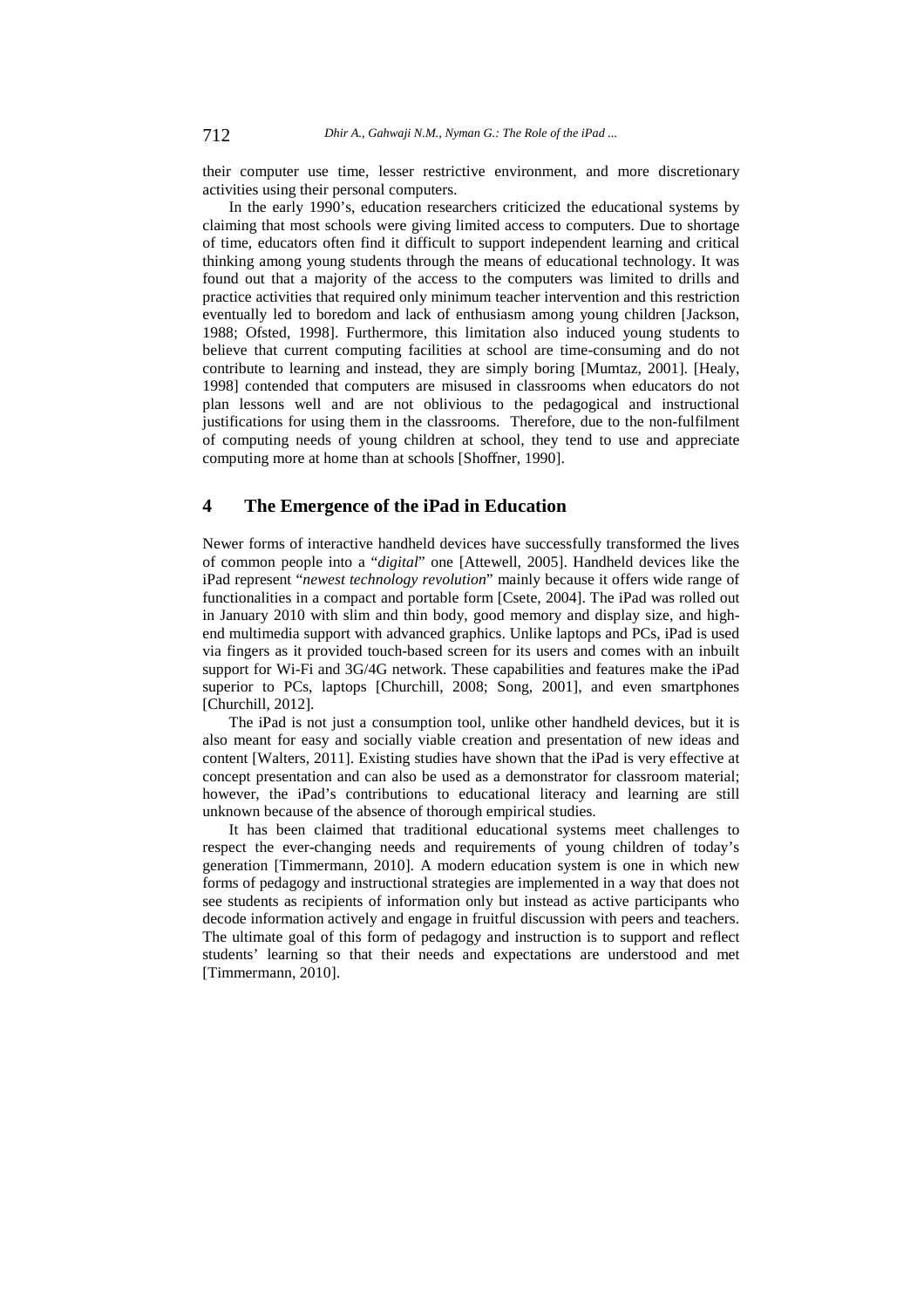However, the goal of effective and efficient use of interactive technology in educational spaces is yet far from actually realized [Timmermann, 2010]. Educators and researchers should utilize interactive technology e.g. iPad for promoting creativity among young children, teach them collaborative ways of solving difficult problems, and learn through trial and drill. Handheld interactive devices are quite popular among young children and it is no longer a rarity to see young students carry less notebooks and pens and instead they work on and take important notes and homework on their smartphones [Timmermann, 2010]. Similarly, iPads are increasingly finding their place in classrooms and homes since it is not just an interactive technology but it is a socially engaging and communication tool among young people [Timmermann, 2010].

Nonetheless, many researchers and practitioners criticized this kind of technology adoption because they consider the iPad as still being in the evolving phase. They also argued that the history of the iPad and other interactive devices is very short and that there is no empirical evidence to support its feasibility [Walters, 2011]. In contrast, those who favour the iPad see it as flexible, much needed, easy and convenient to use for Web-based instruction and other educational purposes [Walters, 2011]. Teachers believe that iPads are positive motivation agents for young students and that iPad use can engage, inspire, and even motivate students towards learning and teaching [Walters, 2011]. However, we found no support or evidence that is based on scientifically controlled empirical studies that can back up this claim.

The next section will explain the impact of iPad use on learning, affordances provided by the iPad, and its role in different collaborative work practices.

#### **4.1 The Impact of iPads on Learning**

The potential impact of iPads on student's learning is still controversial but during our review, we found that a large number of research papers have been published around a common hypothesis assuming that different interactive handheld technologies are capable of supporting learning and related practices of young students [Culén, 2011]. These handheld digital devices are believed to facilitate easy integration with students' daily life [Wilson, 2011; White, 2010].

Recently, [Dhir, 12a] examined the impact of educational user interface and technology on learning, instruction and pedagogy through an extensive literature review of previous studies. However, scarce scientific studies exist that explicitly examine and evaluate the effect of iPads on student learning [Culén, 2011]. Therefore, through this section, we present our critical comments and reflection on iPad's impact on learning, based on the findings from the studies we have reviewed.

It is believed that iPad might become a transformative technology due to its flexible, collaborative, and inquiry-based learning environment. However, the learning experience of any student using the iPad is not totally dependent upon the device itself but also and especially on the attitude and perception of teachers and the educational institutes [Churchill, 2012].

Previous research on technology adoption by young children has been mainly concentrated towards the exploration of student's attitude, perception, and technology acceptance [Brand, 2010]. [Culén, 2011] found that teachers' attitudes towards the use of technology for educational purposes also inspire and influence the students towards technology use. Interestingly, it was found out that the school children were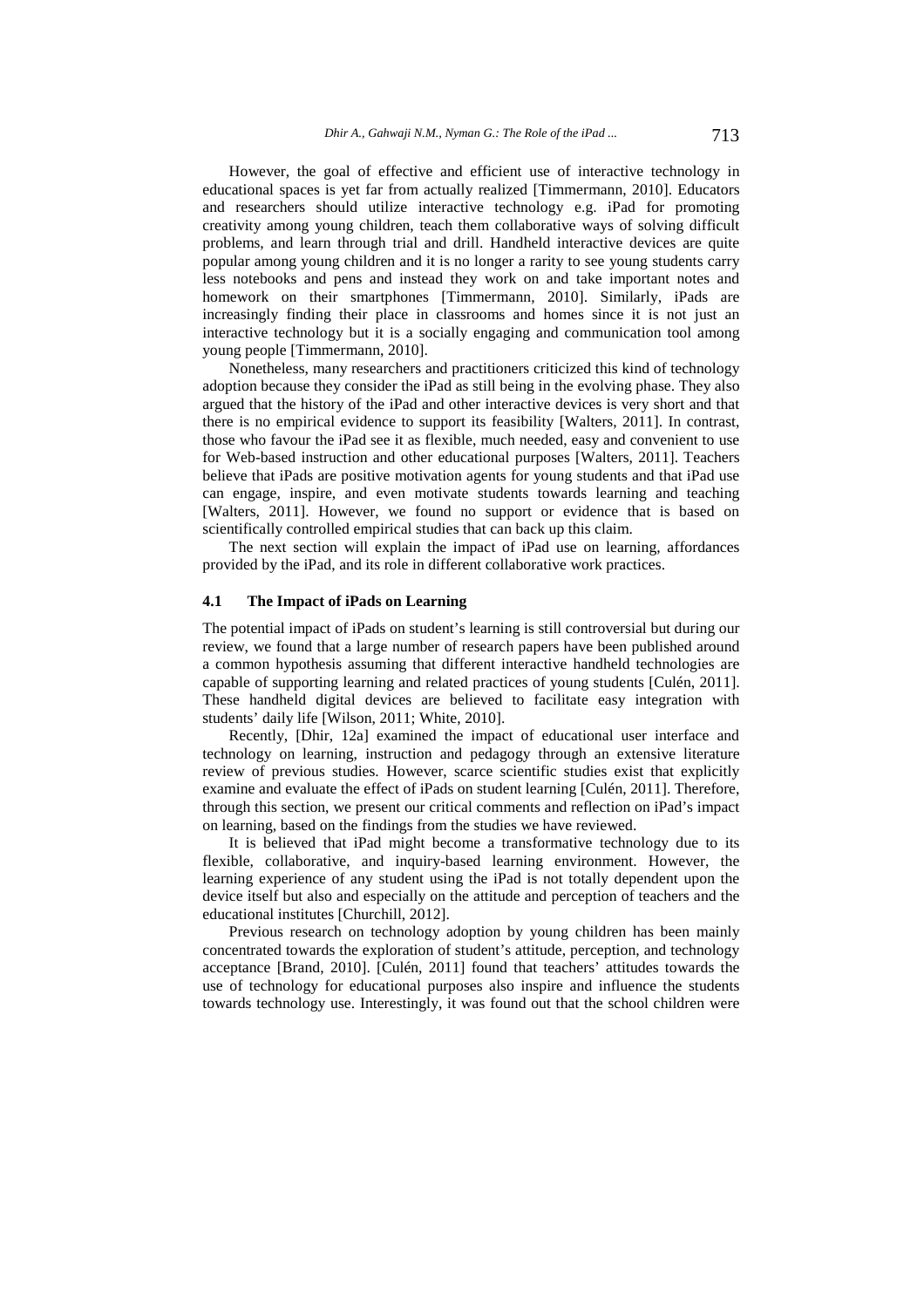positive and enthusiastic because their teachers were equally positive and energetic towards iPad use.

Most children consider the use of iPad as an engaging and enjoyable experience; for instance, 85% of children appreciated reading via the iPad because it supports changing scopes, and 81% students considered it useful because of its easy portability [Culén, 2011]. The same study assessed the students' attitude towards the iPad based on several factors such as the perceived usefulness of the device, ease of use, emergence of new social patterns, creativity, ownership and personal space, and finally personal attitude towards learning. [Jennings, 2011] found that 76.2% of staff and 80% students have strongly favoured the use of the iPad under educational settings. [Culén, 2011] discovered that young children were excited to explore and learn to use the iPad while older senior students showed less enthusiasm due to academic pressure, lack of time, ownership status, and obvious demand to learn new applications; notwithstanding, sharing the device among peers was problematic.

Students possess different learning abilities when compared with each other; however, there is a special group of students who have serious problems with their learning abilities and are commonly referred as students with special needs. Such students suffer from Learning Difficulties (LDs) that are cognitive disabilities gained by birth [Vera, 2005]. Recently, research examining the screening of LDs and assisting students with LD's through technology has attracted much needed attention [Al-Wabil, 2012; Girgin, 2011]. Over the years, the research community has realized that there is a need to do more for people with special needs: those who suffer from intellectual difficulties i.e., LDs. Recent research has shown that unique features of iPad such as high-end mobility, accessibility, and portability along with other advanced interaction capabilities such as reading text aloud, drawing, and annotation support can provide required assistance to students with LDs [Mozaffar, 2012; Conell, 2010]. However, based on our extensive literature review, we concluded that research examining potential benefits of using the iPad by students with LDs is still a young field of research.

Twitter provides documentation capability to its users i.e. students can obtain a summary of different learning-related activities on any course group [Ebner, 10]. Therefore, Twitter supports recall facility, which in a way is much, needed for students suffering from LDs. However, based on our extensive literature review, we concluded that research examining potential benefits of using microblogging platforms such as Twitter by students with LDs is still a young field of research.

Some studies suggest that digital handheld devices can foster learning in different ways [Attewell, 2005; Ray, 2002; Sharples, 2000]. However, we lack enough empirical studies that examine the effectiveness of the iPad specifically. One recent study [Garcia, 2011] conducted a quasi-experimental research that compared the performance of two groups of students, one with the iPad against the other without it. The iPad group showed a tendency of slight better academic performance but it was not a significant one when compared to the No-iPad group. One of the other few studies showed that although teachers and students were enthusiastic and energetic towards the use of the iPad for educational purposes, the assessment results found that most students showed even lower grades after utilizing it in their courses [Culén, 2011]. Unfortunately, both studies were conducted over a relatively short period of time and a longer time frame is needed in order to get more credible results.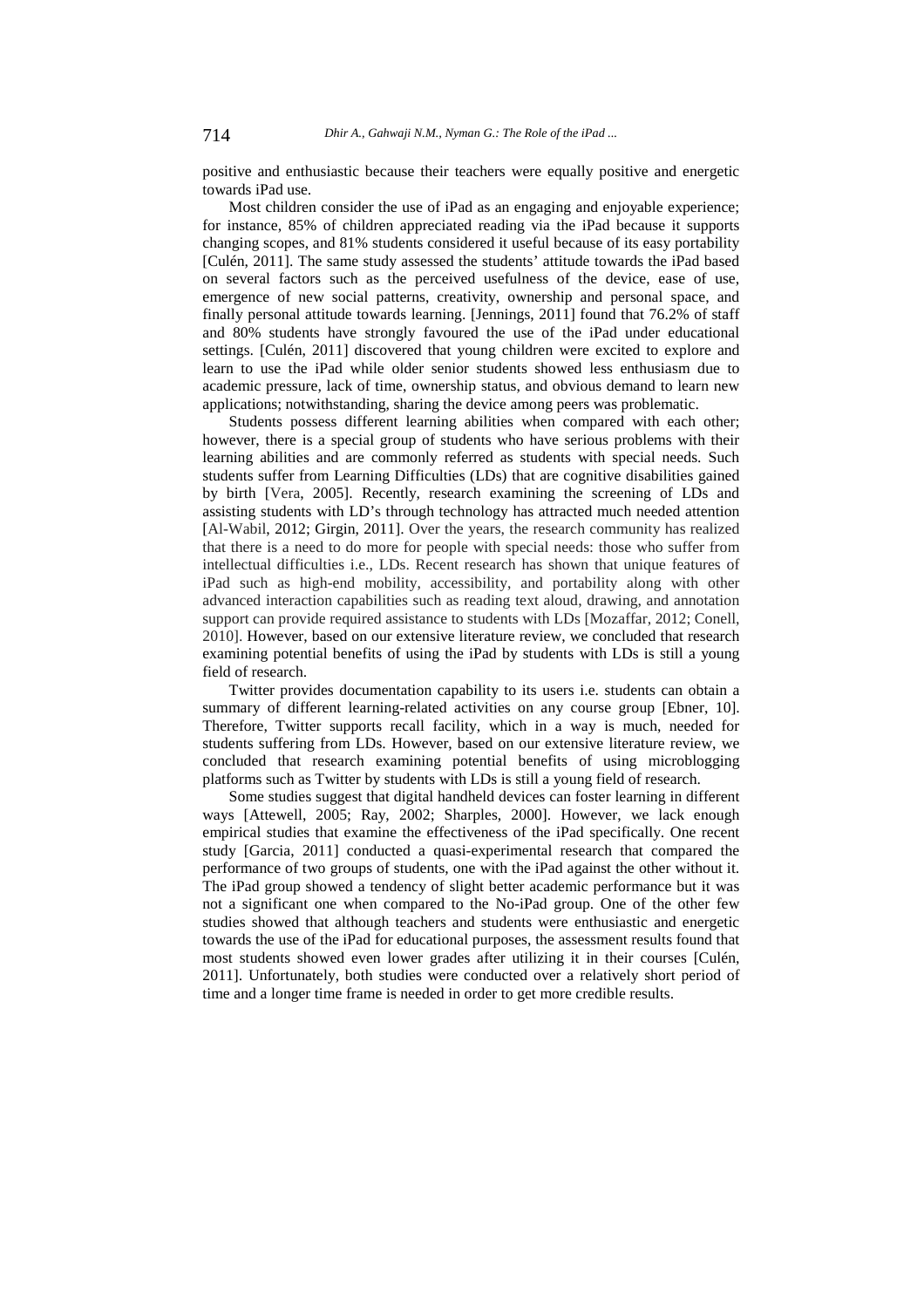Since the introduction of the iPad as a gadget, there has been a growing interest among developers to design and implement applications that serve various everyday functions and objectives, including education. However, there is an increasing need to establish trustworthy design guidelines especially in developing a curriculum on the iPad and building the necessary learning blocks. To the best of our knowledge, no such studies exist in the literature yet.

### **4.2 iPad and its Affordances**

iPads have positive impact on the student performance due to its unique affordance, bright multi touch screen, and multimodal interaction support [Garcia, 2011]. Students can interact, manipulate, and transform digital texts as per their needs, requirements, and expectations in a way that is different from traditional printed texts [Eagleton, 2007]. The iPad can also provide useful opportunities for classroom literacy through the use of interactive books [Hutchison, 2012]; however, educational reading is not a well-understood topic and it is important to note that digital texts offer different affordance and experiences compared to printed texts [Lankshear, 2003]. Existing research on experiences related to digital texts have found that readers might require different skills, strategies, and the tendency to read and understand any digital text [Coiro, 2008]. Well-designed digital texts can support readers' comprehension skills and provide them engaging effect in the reading activity [Leu, 1996]. These differences are important to be examined as they might decide the successful integration of digital and interactive technology into the curriculum and instruction; however, nothing compensates for the poor educational quality and form of content.

The use of the iPad might also bring environmental benefits; for example, if students use the iPad for note taking and doing their homework then it will prevent the use of paper and printing [Green University, 2010]. Recent advancement in the iPad technology and related iPad apps has made it possible for students to feel similar experiences to that of physical paper and pen while using the iPad even in group work settings [Culén, 2011]. [Green University, 2010] study findings revealed that the iPad has been successful in lowering the amount of papers and the volume of printing.

#### **4.3 iPad and Collaborative Group Work**

Modern instruction strongly advocates collaborative group work among students and its studies have included tabletop displays with a single display receiving input from multiple input devices [Stewart, 1999] and digital ink applications merging pointing technology with real-time speaking [Lindell, 2010]. In collaborative group work, reading-related activities have been always problematic even when performed individually in the printed format or collaboratively through the use of technology, for example, when the physical artefact coordination and duplication efforts are the main problems [Pearson, 2010]. Similarly, when any technology is shared, then it suffers from various challenging issues such as constraints-related to multi-user interaction and other coordination-related problems especially in a limited physical space [Amershi, 2008]. Some of these issues are even present in the context of sharing large interactive displays mainly because group members do not get their own personal space [Morris, 2010].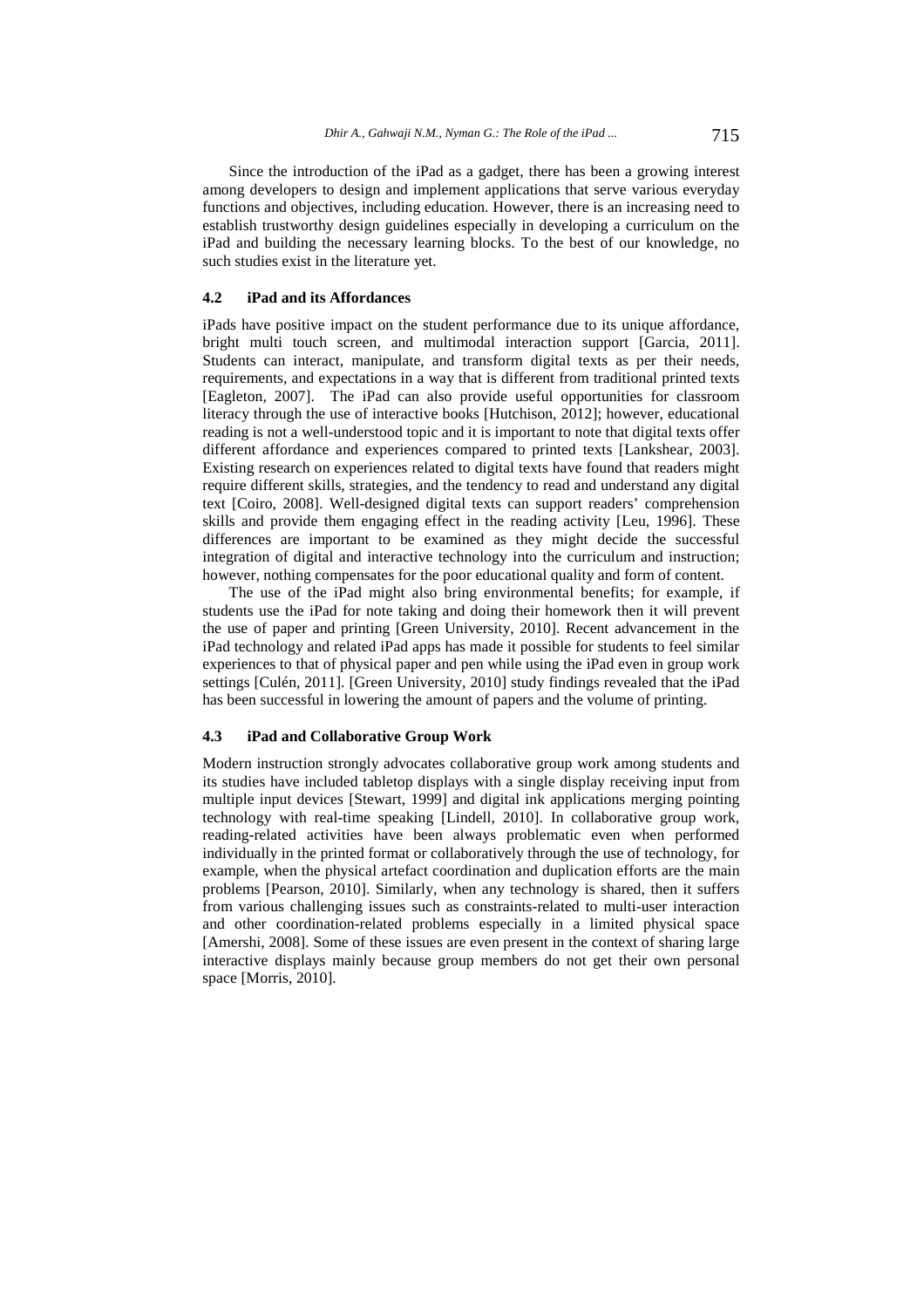Some educational researchers and teachers have supported the iPad's use for collaborative group work but limited scientific studies are available to actually examine this. In a recent study, it was found that both graduate students and school children share content by using the iPad among small groups for collaborative reasons [Culén, 2011]. In one study, collaborative iPad system was proposed for performing efficient group work that requires collaborative reading [Pearson, 2010]. In this solution, a set of iPads through wireless internet were interfaced for providing individual as well as group experience while performing collaborative reading. It provided real-time and interactive work environment by supporting various features such as possibilities of simultaneously working on individual document copy, together with real-time sharing and viewing of the notes of other group members, in addition to quick and easy interaction through the facility of remote pointing to the text without any physical hand gestures. Some of other benefits provided by iPad in performing collaborative group work include real-time connectivity through Wi-Fi and 3G/4G support, experience of using the physical artefacts such as book or a clipboard, ensuring individual ownership, high portability, automatic customization, i.e., the iPad takes care of the shape and shape of the document, usable interface, and easy interaction via the touch screen [Pearson, 2010].

## **5 Benefits of The iPad**

Based on our extensive review of the existing literature, we can draw some conclusions relevant to exploiting the iPad as a teaching tool. These are the main benefits of using the iPad as an instructional tool and as an educational device (See Figure 4):

- 1) *Easy Interaction*: The high-end touch-based interaction supported by the iPad provides essential quality experience during reading and writing activities [Ostashewski, 2010]. This device is easy and quick to use even for digital immigrants as iPad does not require prior digital knowledge for its intuitive navigation gestures [Hutchison, 2012]. Due to its high-end touch-based interaction support, the iPad is a feasible platform for supporting sketch-based activities such as mathematical expressions [MacLean, 2011].
- 2) *Anytime, Anywhere Use***:** The iPad enables both educators and students to use it anytime and anywhere when needed [Kerviv, 2006; Vardy, 2007].
- 3) *Classroom Demonstration***:** The iPad enables students and teachers several possibilities for showcasing and demonstrating their work such as content viewing, video playback facility through iTunes library, or the built-in multimedia database, spot demonstration of any concept and lesson, sharing of content with classmates and teachers [Ostashewski, 2010a; Bansavich, 2010].
- 4) *Small group teaching*: The iPad is highly suitable for supporting teaching activities in small groups [Ostashewski, 2010a].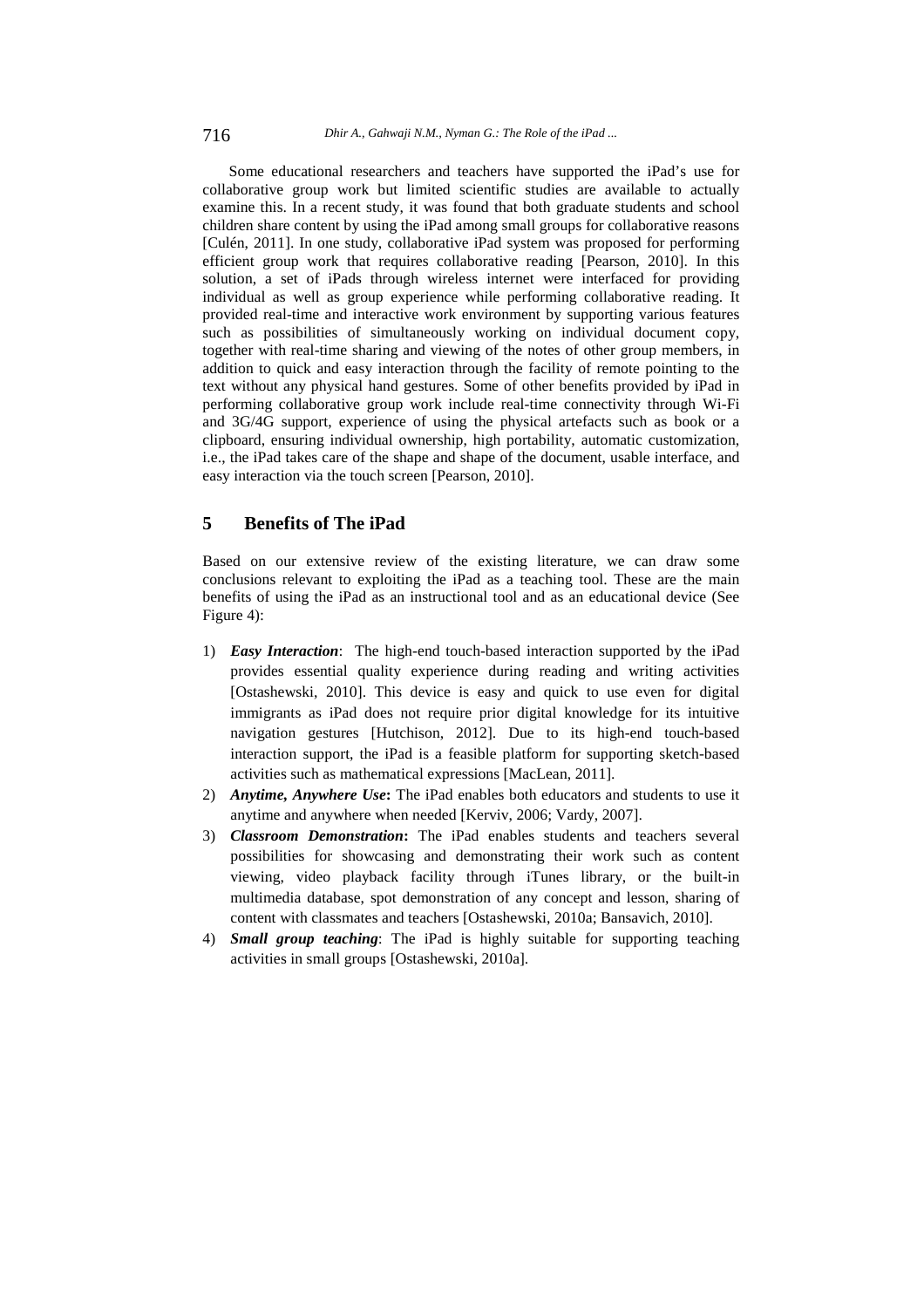- 5) *E-readership***:** The iPad supports e-readership among students through its electronic textbook capabilities. Additionally, it enriches the reading experience by its note-taking and annotation capabilities [Bansavich, 2010].
- 6) *Interactive and Collaborative Learning*: The iPad fits best for this kind of learning due to its portability, network capability, ease of use, and support for engagement [iPad in schools, 2010; Bansavich, 2010]. The iPad is deemed effective for language learning, presenting new concepts, student counselling, and other research related purposes [Bansavich, 2010].
- 7) *Localization support:* Students can also use the iPad in their native language [Hutchison, 2012].
- 8) *Wide-spectrum of Applications***:** The iPad supports a large number of applications that can easily serve classroom instruction [Bansavich, 2010]. These applications are easily downloadable as the iPad supports quick access to a large population of students [iPad in schools, 2010].
- 9) *Communication Tool:* The iPad improves communication between students and students can easily collaborate with their peers using email, chat, and other builtin communication tools.
- 10) *Energy Efficient:* The iPad can be switched off and on without taking much time; hence, it saves battery life-time [Hutchison, 2012].



*Figure 4: The Advantages of using the iPad in Education*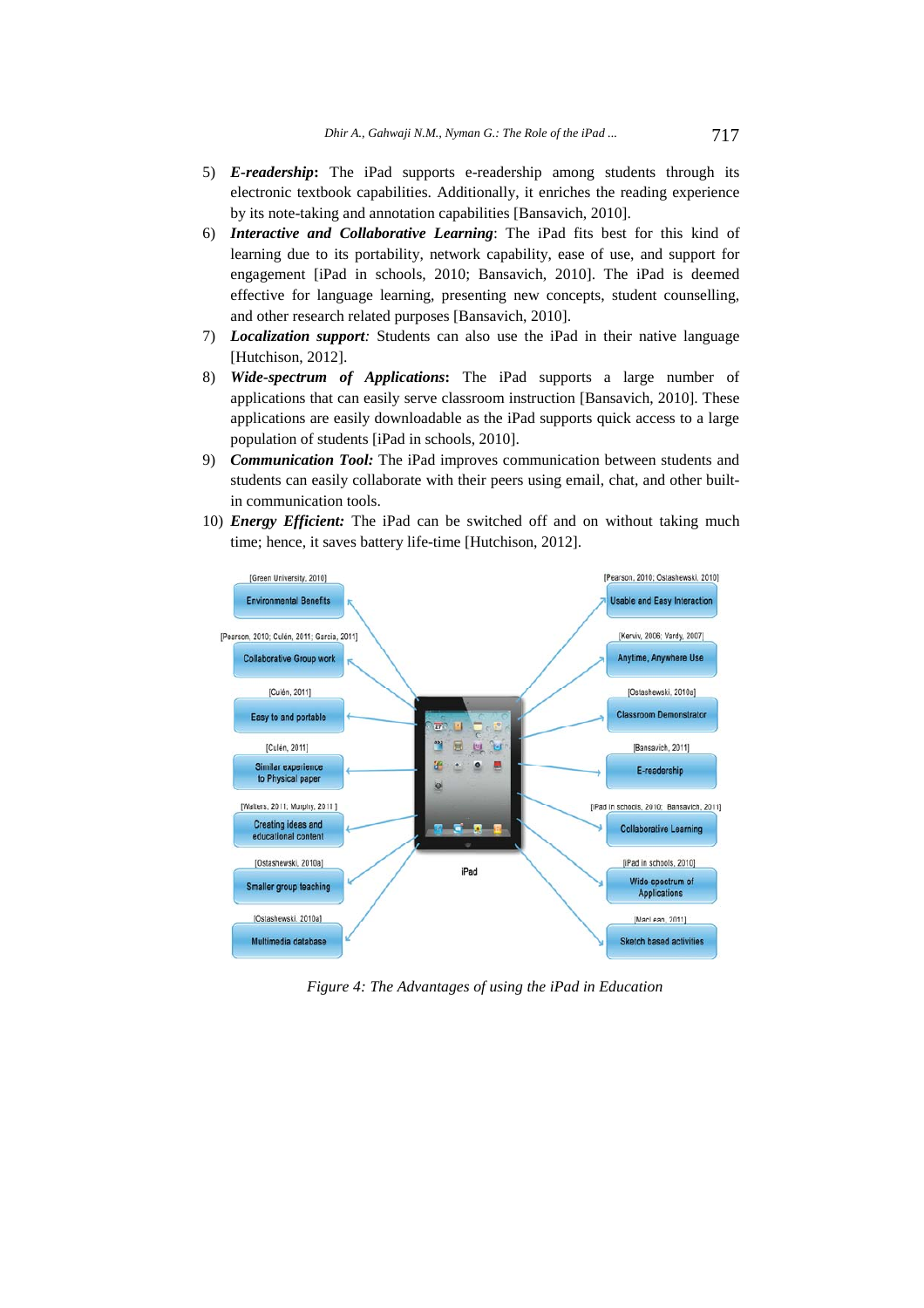## **6 The iPad Adoption: Acceptance vs. Resistance**

The use and the attitudes towards the iPad by teachers have been examined lately; for example, the iPad is referred as a "*book in their pedagogical library*" [Walters, 2011]. Existing studies show that the iPad has a strong device role for teachers as it facilitates and supports them in their daily activities. For instance, the iPad can reduce the teacher workload, can help in classroom instruction, can collect student assignments automatically, and can provide a quick and easy content production and delivery to students.

Teachers are responsible for the successful adoption of any new interactive technology in classroom settings and they have a high impact on educational-related behaviour and habits of their students [Baylor, 2002]. Similarly, [Eyadat, 2010] found that the attitudes of teachers have direct impact on the creativity of students; however, differences do exist between teachers at different hierarchies of the educational system. For example, a recent study [Culén, 2011] found that school-teachers were more active and enthusiastic towards the use of new technology for teaching purposes compared to University professors. Furthermore, it was found that school students were more enthusiastic and energetic towards the use of new digital technology for educational purposes. These insights have important design consideration for technology specialist, practitioners, and researchers as they have to ensure that teachers can be well-prepared, convinced, and ready for a favourable attitude towards the iPad or related technology use.

The attitude and perception of school administration to the use of interactive technology on the school premises has potential implications on students, teachers and most importantly on the integration of technology in any educational settings [Friedman, 2006]. Previous studies revealed that those educational institutes that show negativity towards the adoption of technology could affect the habits and attitude of their students, too. This is apparently true even if the students are used to dealing with technology at their homes [Timmermann, 2010; Mumtaz, 2001]. Figure 5 showcase the impact of teachers' and educational institutions' attitude on learning and habits of students. Additionally if teachers and educational institutions carry positive attitude towards iPad use, then this will result in positive adoption of educational technology such as iPad tablets.



*Figure 5: The Impact of teachers' and educational institution's attitude on learning and habits of students*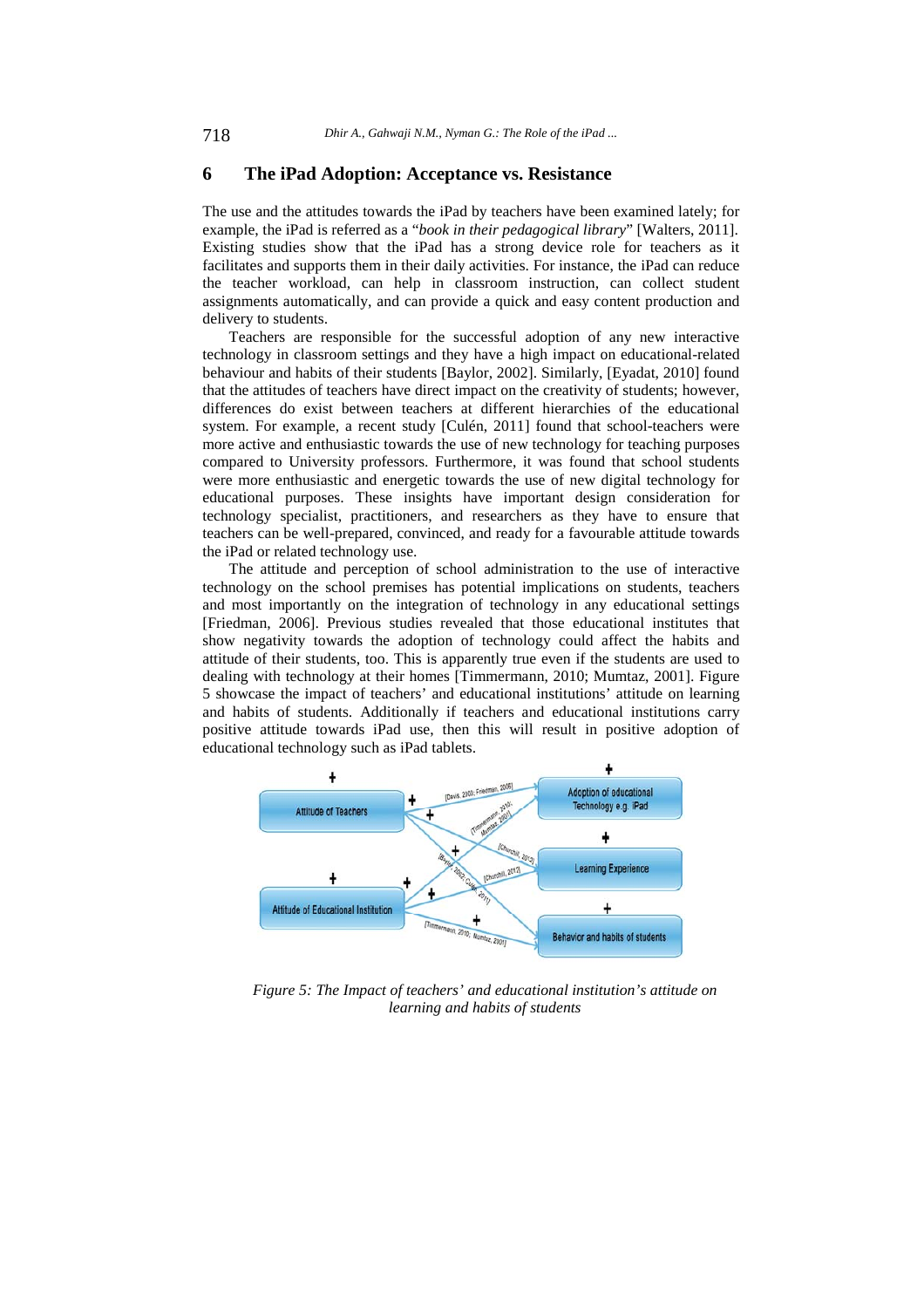Many technical challenges can hinder the adoption of the iPad in education. One study [Culén, 2011] found that having teachers with limited IT background and lack of troubleshooting skills can be an obstacle towards technology adoption in general. Other obstacles related to the school infrastructure, such as the lack of wireless Internet, may slash the benefits of technological tools such as the iPad.

Apart from technical challenges, the iPad adoption may be challenged by pedagogical and administrative obstacles such as strictly adhering to the traditional old curriculum without showing any flexibility to novel changes [Hutchison, 2011]. Other obstacles may include having limited school time for introducing the new technology to the teachers or even denying them the proper training or orientation.

There has been a growing debate on if and how to integrate iPad use in the educational curriculum and instruction. We did not find any well-documented, successful, or even unsuccessful attempts towards this direction; therefore, we emphasize for the need to examine and evaluate if and how the iPad can be seriously integrated into the curriculum. According to [Hutchison, 2012], there are two main lines of integration in the iPad adoption: *technological* integration and *curriculum* integration. Nowadays, we note that there is almost no problem with the technical integration but the conceptual foundations of curriculum integration lag way behind and needs immediate attention from all education stakeholders.

In a nutshell, we found some of the prominent hurdles in the successful adoption of iPad in educational settings and these are the following: inflexible curriculum, pedagogical and administrative related constraints required technicalities in using the iPad time constraints of the school schedule, lack of sufficient skills for using iPad, demands of traditional educational systems, and insufficiency of the iPad as an allpurpose educational device. (See Figure 6).



*Figure 6: Hurdles to the successful adoption of iPad in education*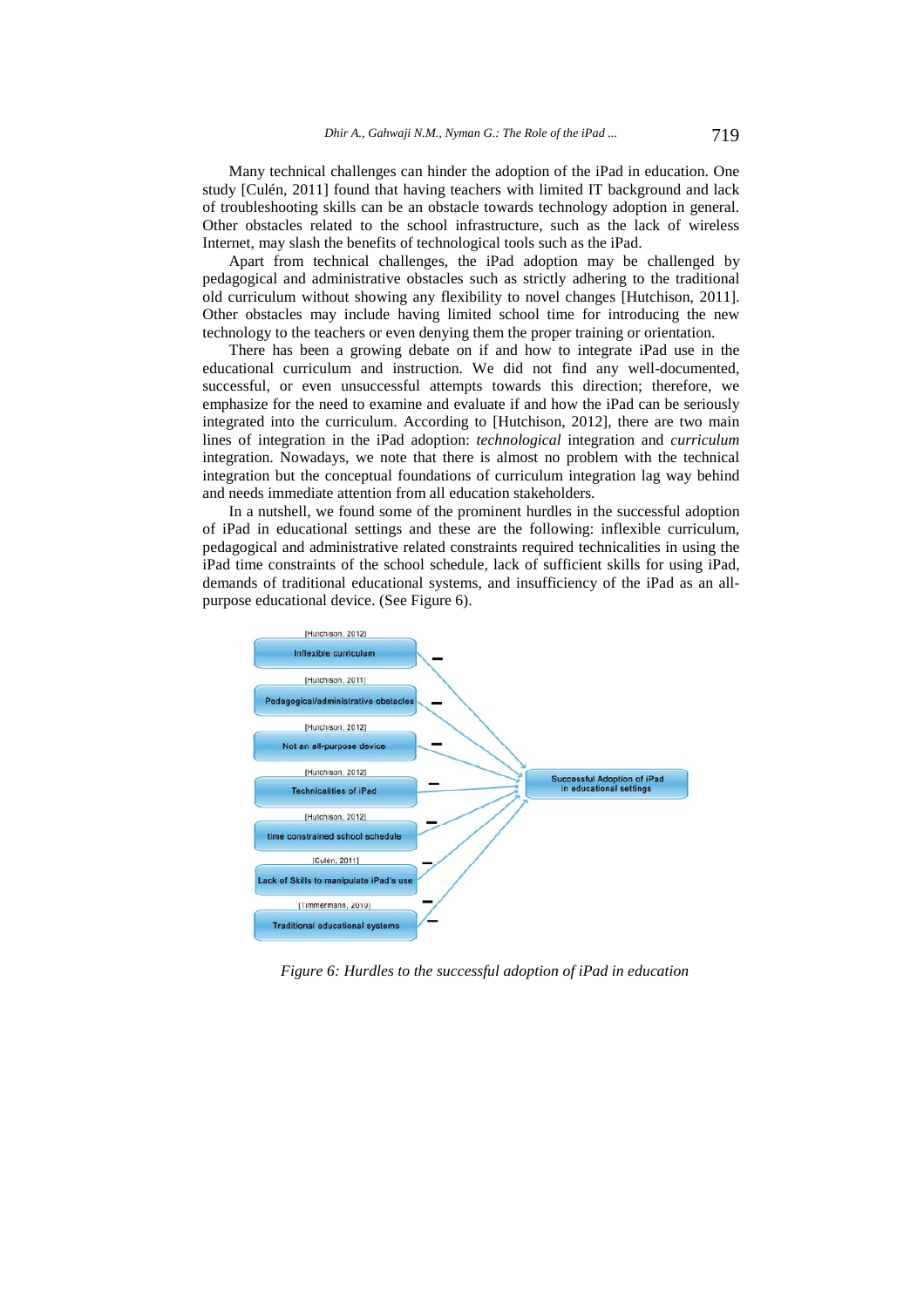Summarizing the findings of this literature review and the associated empirical outcomes, we reach the following recommendations and conclusions:

- 1. Customization is an essential part of the iPad. Students should be able to resize text, change images, sounds, etc. Otherwise, this may lead to a frustrating experience.
- 2. Integrating the iPad with the classroom instruction and curriculum entails that teachers have a chance to think of new ways of organizing and evaluating assignments. This might be difficult under an inflexible curriculum structure and time-constrained school schedule.
- 3. It is imperative to identify and understand what young learners expect from the iPad as a technological tool. Accordingly, the entire pedagogical method should be reviewed and customized in order to use the right applications, the right design of activities, and the most effective ways of providing the learning experiences and educational outcomes.
- 4. Teachers with technology fears and especially those having a limited IT experience will meet a constant troubleshooting challenge. Fluent support and/or education are needed for dealing with the occurring glitches.
- 5. Schools should calibrate their curriculum and pedagogy in order to incorporate challenging, yet interesting assignments and projects to the young children.
- 6. Predominantly, young children advocate teaching strategies that involve playful interaction and feedback should engage students into gaming-like activities that help develop their exploratory learning skills in and outside the classrooms and at home.
- 7. Educational researchers and practitioners must look for providing classroom IT experiences that can deliver out of school, games experience to young children.
- 8. It might not be possible for students to perform all kinds of work on the iPad that they usually do on their laptops or PCs. Therefore, only limited course work can be carried out on the iPad.
- 9. We surmise that the iPad integration into the classroom ambience is plausible if the needs, expectations, and requirements of the key stakeholders, the students and the teachers, are understood in planning the use of the iPad as an educational gadget.

# **7 Conclusions and Future Directions**

The iPad's tempting technological features and ease of use unarguably favour its use by learners, teachers, and their communities. There is an increasing motivation for all stakeholders in education to incorporate the iPad into instruction and learning in a beneficial way. However, upon reviewing a large body of studies and research work, no solid evidence decisively confirms that the iPad has a positive academic effect on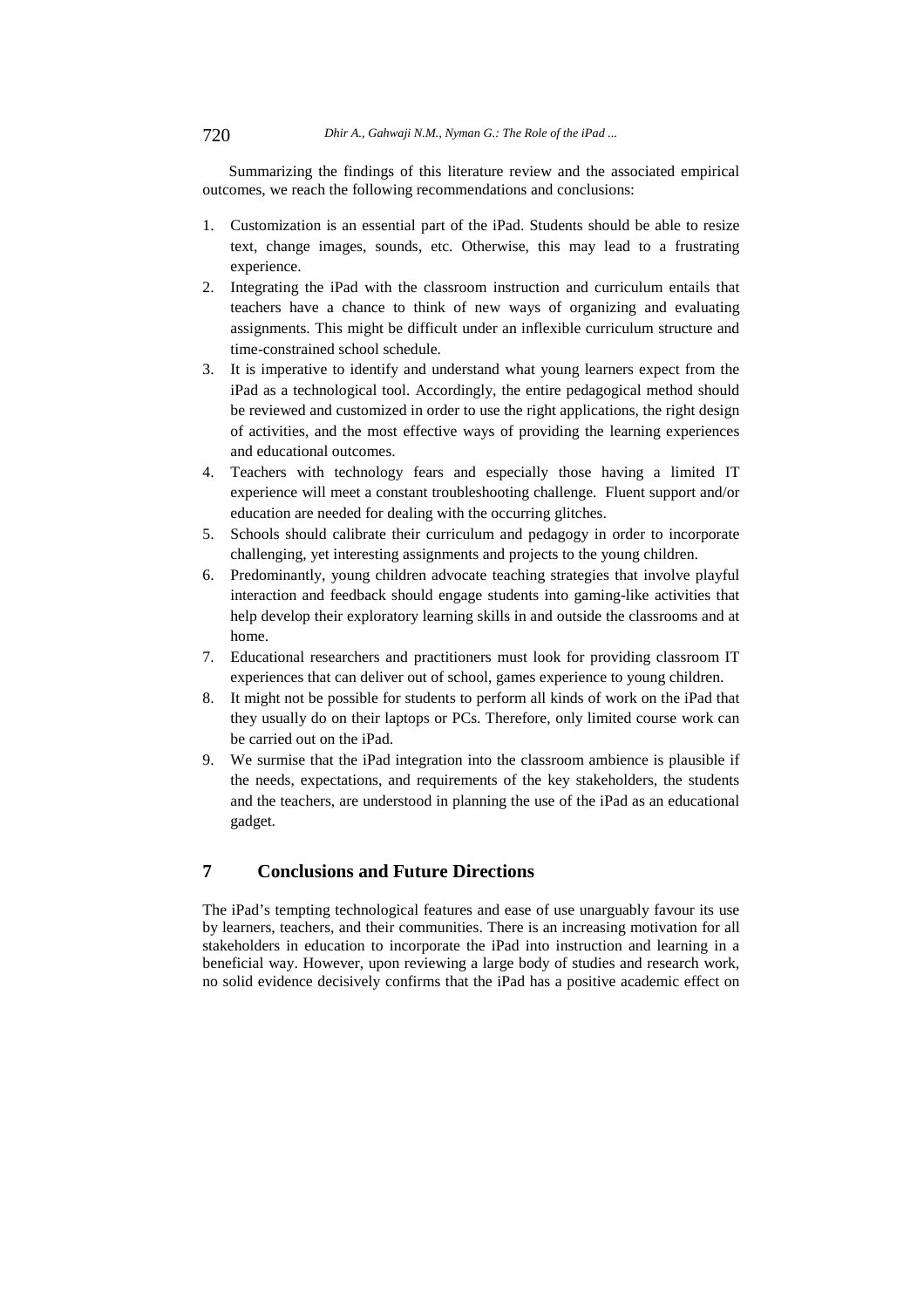the learning outcomes. This is mainly due to the scarcity of pedagogy-wide and long enough research works.

Based of our extensive literature review, it was found that the iPad possesses positive impact on literacy skills, student performance, instruction, pedagogical skills and it also supports mobile learning. However, existing research on the topic also lacks understanding on several areas related to educational instruction such as longterm learning outcomes, long term impact on instruction, academic performance, learning and different educational stakeholders. There is a need to develop guidelines for preparing new curricula and pedagogical strategies for successfully integrating the iPad into any educational settings. Additionally, guidelines should be prepared for the application developers so that they can fully exploit the rich feature and supported functions of the iPad for educational purposes (See Figure 7).



*Figure 7: Future research directions on the iPad's usage in education* 

This makes this research field a tempting and problematic one to answer many of its open questions. Here we outline some research directions:

- 1. To properly capture the effect of using the iPad in the classroom, and in order to glean lessons, we need well-designed and controlled experiments that are long enough to assess the impact before and after the adoption.
- 2. We need proper investigation to assess the implications of using the iPad on the various stakeholders in the educational environment: the student, the teacher, the parents, and the school administration.
- 3. More research is needed in order to set guidelines for the design and development of new curricula and pedagogy.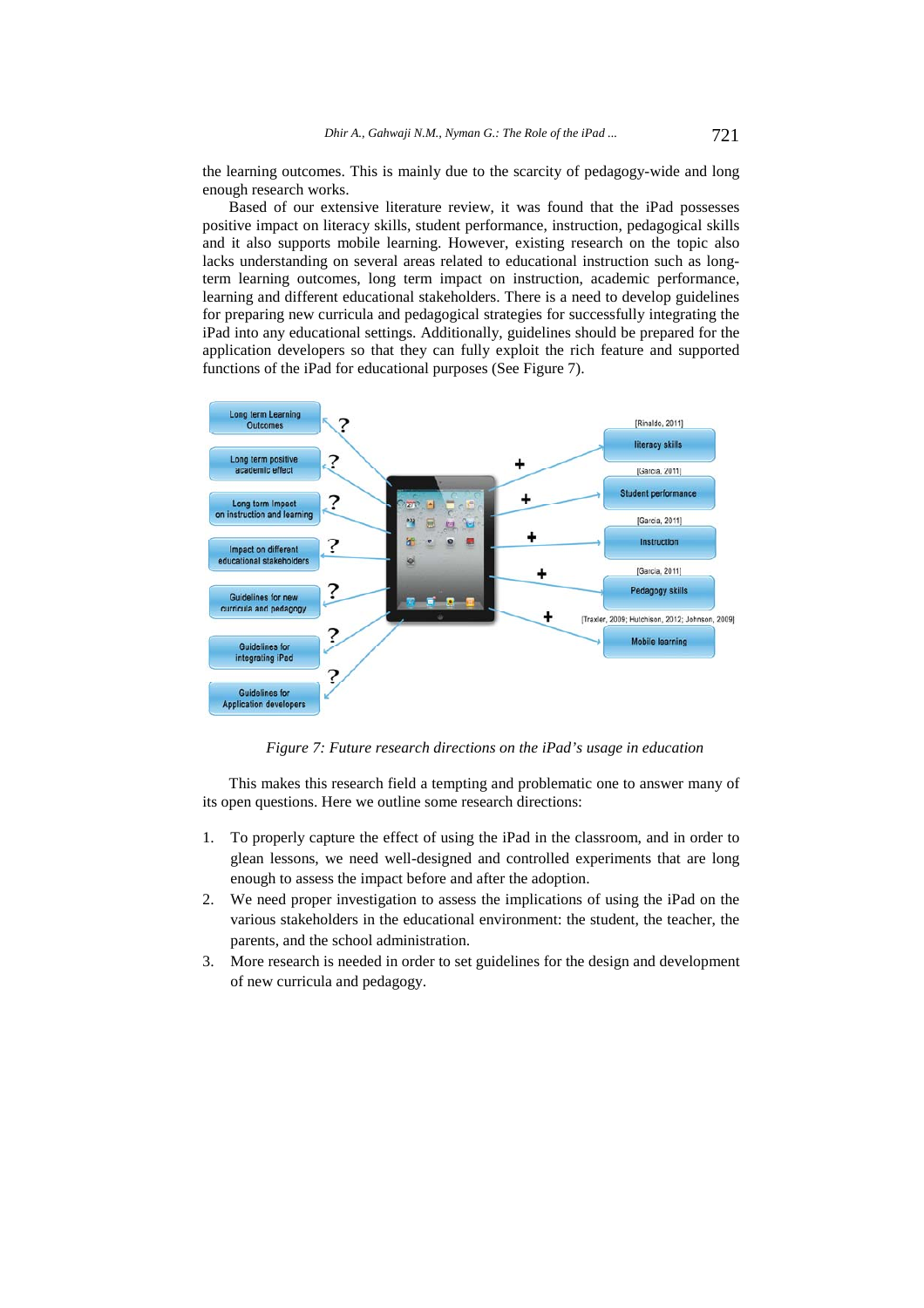- 4. Similarly, research studies should investigate what developers should focus on and take care of when constructing education-oriented software on the iPad.
- 5. Other facets of the learning process should also be assessed under the usage of the iPad such as reading, comprehension, and problem-solving skills in math.
- 6. Researchers may need to explore the potential of integrating the iPad with the already existing devices and technologies such as smart boards.
- 7. We are also keen to know how the iPad, especially with its networking capabilities, can create an orchestrated environment in which all stakeholders can interact and collaborate throughout the learning process.
- 8. Finally, we are facing the pending need to build technology-independent analysis and design frameworks for education. They should be based on a solid educational, collaborative, and psychological learning ground that allows a smooth implementation of the best educational technology and a fluid transition from one educational technology to another. Otherwise, we will experience the negative economical, technological, and motivational and other consequences of out-dated and constraining technologies at schools.

### **Acknowledgement**

The Deanship of Scientific Research (DSR), King Abdulaziz University, Jeddah, Saudi Arabia, funded this project. The authors, therefore, acknowledge and appreciate DSR financial support.

#### **References**

[Al-Wabil, 2012] Al-Wabil, A. Dhir, A. Al-Musaaed, H. and Al-Sheaha, A.: "Screening Program for Learning Difficulties in Arabic Speaking Students: Design Considerations for Educational Interfaces", Workshop on Interaction Design in Educational Environments (IDEE), 15th International Conference on Enterprise Information Systems (ICEIS), 28 June 2012

[Amershi, 2008] Amershi, S., and Morris, M. R.: "Co-search: a system for co-located collaborative web search". In CHI '08: Proceeding of the twenty-sixth annual SIGCHI conference on Human factors in computing systems, NY, USA, 2008), ACM, pp. 1647-1656.

[Attewell, 2005] Attewell, J.: "Mobile technologies and learning, A technology update and mlearning project summary" http://www.m-learning.org/docs/The%20m-learning%20project%20- %20technology%20update%20and%20project%20summary.pdf

[Brand, 2010] Brand, J. and Kinash, S.: "Pad-agogy: A quasi-experimental and ethnographic pilot test of the iPad in a blended mobile learning environment". 2010 http://www.ascilite.org.au/conferences/sydney10/procs/Brand-concise.pdf

[Bansavich, 2010] Bansavich, J. C.: "iPad Study at USF", 2010 http://ipad.wiki.usfca.edu/file/view/iPad+Study+at+USF+Report.pdf

[Baylor, 2002] Baylor, A. L., and Ritchie, D.: "What factors facilitate teacher skill, teacher morale, and perceived student learning in technology-using classrooms?", Computers & Education, 39, 395–414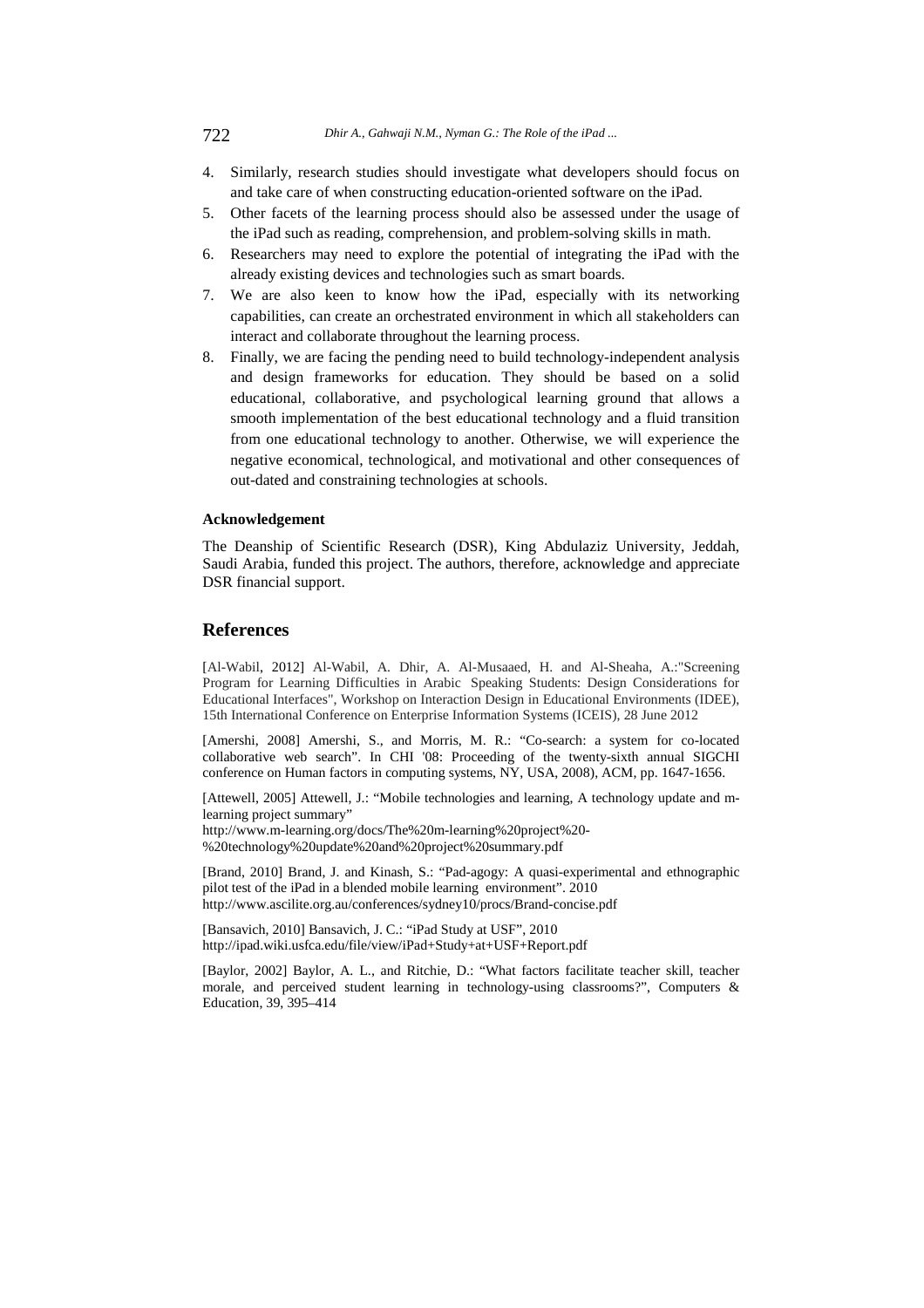[Berson, 2004] Berson, M. J., and Balyta, P.: "Technological thinking and practice in the social studies". Transcending the tumultuous adolescence of reform. Journal of Computing in Teacher Education, 20(4), 141-150, 2004

[Buckingham, 2007] Buckingham, D.: "Beyond Technology: Children's Learning in the Age of Digital Culture". Polity Press, 2007

[Carlson, 98] Carlson P.: "Advanced educational technologies-promise and puzzlement". Journal of Universal Computer Science, 4(3): 210–216, 1998

[Churchill, 2012] Churchill, D. Fox, B. and King, M.: "Study of Affordances of iPads and Teachers' Private Theories", International Journal of Information and Education Technology, Vol. 2, No. 3, June 2012

[Colley, 1994] Colley, A.M. Gale, M.T. Harris, T.A.: "Effects of gender role identity and experience on computer attitude components", Journal of Educational Computing Research, 10 (2) (1994), pp. 129–137

[Chu, 2010] H. C. Chu, G. J.Hwang, C. C. Tsai, and C. R.Tseng, "A two-tier test approach to developing location-aware mobile learning systems for natural science courses," Computers and Education, vol. 55, no. 4, 1618-1627, 2010.

[Churchill, 2008] D. Churchill and G. Hedberg, "Learning object design considerations for small-screen handheld devices," Computers and Education, vol. 50, no. 3, 881-893, 2008.

[Csete, 2004 ] Csete, J. Wong, Y. and Vogel, D.: "Mobile devices in and out of the classroom", World Conference on Educational Multimedia, Hypermedia and Telecommunications, pp. 4729-4736.

[Coiro, 2008] Coiro, J., Knobel, M., Lankshear, C., and Leu, D.J.: "Handbook of research on new literacies", 2008 http://www.newliteracies.uconn.edu/pub\_files Handbook\_of\_Research\_on\_New\_

Literacies.pdf

[Conell, 2010] O'Conell, T., Freed, G., Rotheburg, M.: "Using Apple Technology to Support Learning for Students with Sensory and Learning Disabilities". in Apple in Education: Teachers and Administrators.

[Clements, 2003] Clements, D.H., and Sarama, J.: "Strip mining for gold: Research and policy in educational technology—A response to ''Fool's Gold". Educational Technology Review, 11

[Culén, 2011] Culén, Culén, A. L. and Gasparini, A.: "iPad: a new classroom technology?" A report from two pilot studies", INFuture Proceedings, 2011, pp. 199-208. http://infoz.ffzg.hr/INFuture/papers/3-02%20Culen,%20Gasparini,%20iPad%20- %20A%20New%20Classroom%20Technology.pdf

[Dhir, 2012a] Dhir, A. and Alsumait, A.: "Examining Educational UI, Technology and Pedagogy for Arabic Speaking Children in Kuwait", 2012. Published at Workshop on Interaction Design in Educational Environments (IDEE), 15th International Conference on Enterprise Information Systems (ICEIS), 28 June, 2012

[Dhir, 2012b] Dhir, A. Olsson, T. and Elnaffar, S.: "Developing Mobile Mixed Reality Application Based on User Needs and Expectations. Proceedings of 2012 IEEE International Conference on Innovations in Information Technology (IIT), United Arab Emirates, 18-21 March, 2012. pp. 83-88

[Durkin, 1995] Durkin, K.: "Computer games. Their effects on young people", A review Office of Film and Literature Classification, Sydney, Australia (1995)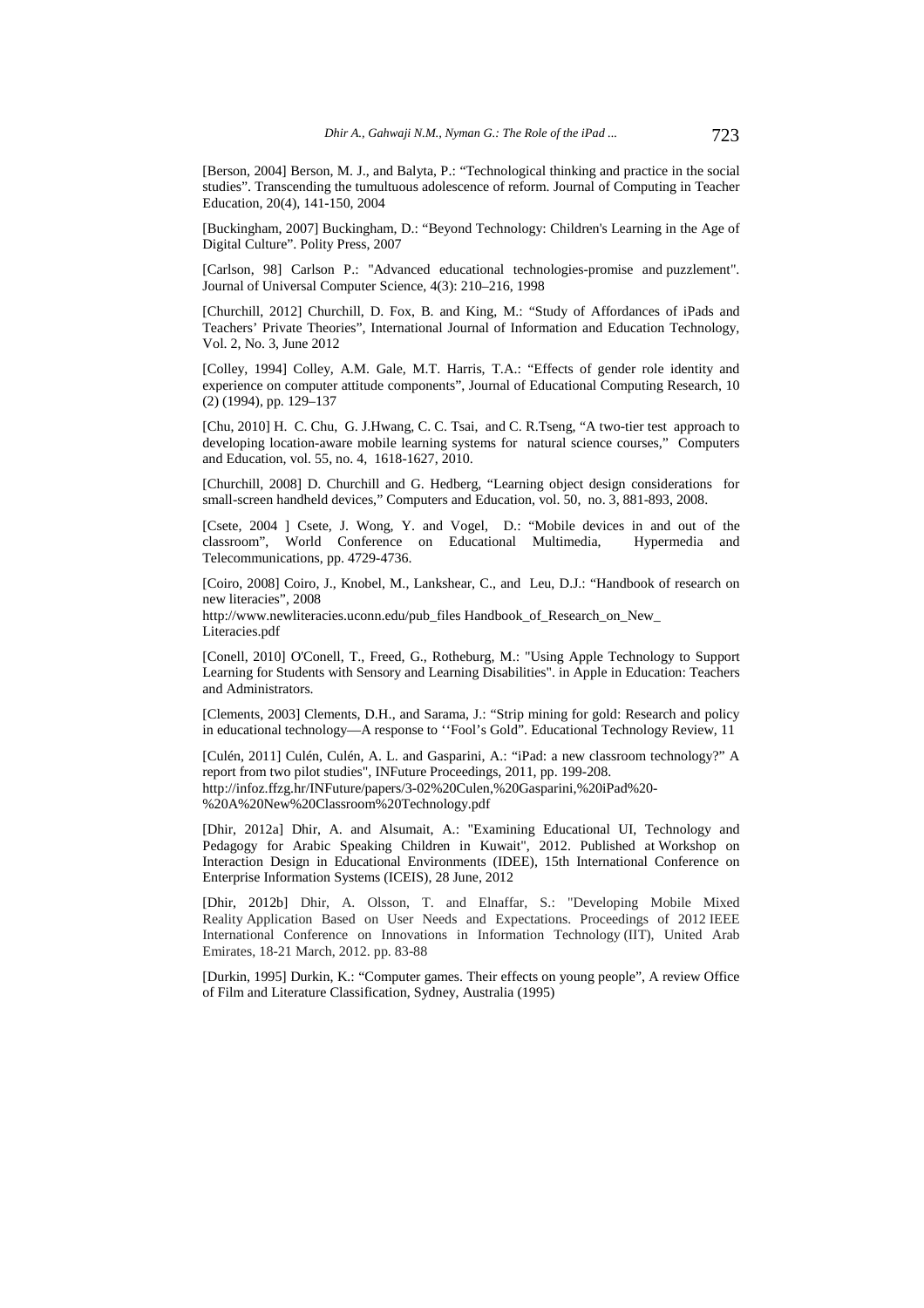[Downes, 1996] Downes, T.: "The computer as a toy and tool in the home: implications for schools and teachers", Education and Information Technologies, 1 (1996), pp. 191–201

[Downes, 1999] Downes, T.: "Playing with computer technologies in the home Education and Information Technologies", 4 (1999), pp. 65–79

[Druin, 2009] Druin A.: "Mobile Technology for Children: Designing for Interaction and Learning". Morgan Kaufmann, 2009

[Earle, 2002] Earle, R. S.: "The integration of instructional technology into public education: Promises and challenges". Educational Technology, 42(1), 5-13.

[Eagleton & Dobler, 2007] Eagleton, M.B., and Dobler, E.: "Reading the web: Strategies for Internet inquiry". New York: Guilford, 2007

[Eyadat, 2010] Eyadat, W., & Eyadat, Y. (2010). Instructional technology and creativity among university students: the missing link. World Journal On Educational Technology, 2(2). 87-99.

[Friedman, 2006] Friedman, A.: "State standards and digital primary sources: A divergence. Contemporary", Issues in Technology and Teacher Education, 6(3).

[Garcia, 2011] Garcia, E. R.: "There's an App for That:" A Study Using Apple iPads in a United States History Classroom, Studies in Teaching 2011, Research Digest Action, Presented at Annual Research Forum, Department of Education, Wake Forest University, http://www.wfu.edu/education/gradtea/forum2011/research.proceedings.2011.pdf#page=35

[Green University, 2010] Green University. Grønt UiO. September, 2010 http://www.uio.no/for-ansatte/arbeidsstotte/prosjekter/gront-uio/prosjektleveranser/rapportgronn-praksis-final-uten-vedlegg.pdf

[Girgin, 2011] Girgin, U., Kurt, A., and Odabasi, F.: "Technology integration issues in a special education school in Turkey". Cypriot Journal of Educational Sciences, 6(1) 13-21.

[Hutchison, 2012] Hutchison, A. Beschorner, B. and Schmidt-Crawford, D. "Exploring the Use of the iPad for Literacy Learning". The Reading Teacher, 66(1), 15–23, 2012

[Hussein, 2010] Hussein, G.: "The Attitudes of Undergraduate Students Towards Motivation and Technology in a Foreign Language Classroom". International Journal of Learning and Teaching. 2(2). 14-24.

[Heppell, 1996] Heppell, S.: "Multimedia and learning. normal children, normal lives; That's the revolution", June 1998. London: David Fulton Publishers.

[Healy, 1998] M.J Healy, M.J.: "Failure to connect: How computers affect our children's minds for better and worse", Simon and Schuster, New York (1998)

[Hutchison, 2011] Hutchison, A. and Reinking, D.: "Teachers' Perceptions of Integrating Information and Communication Technologies into Literacy Instruction", A National Survey in the U.S. Reading Research Quarterly, 46(4), 308-329, 2011

[iPad in schools, 2010] "iPad in schools: Use testing", Catholic Education, Diocese of Parramatta, http://learningwithipads.blogspot.com/2011\_04\_01\_archive.html

[Jackson, 1988] Jackson, A. Fletcher, B. Messer, D.: "Effects of experience on microcomputer use in primary schools: results of a second survey", Journal of Computer Assisted Learning, 4 (4) (1988), pp. 214–226

[Jennings, 2011] G., Jennings, T. Anderson, M, Dorset. and J, Mitchell.: "Report on the step forward iPad pilot project"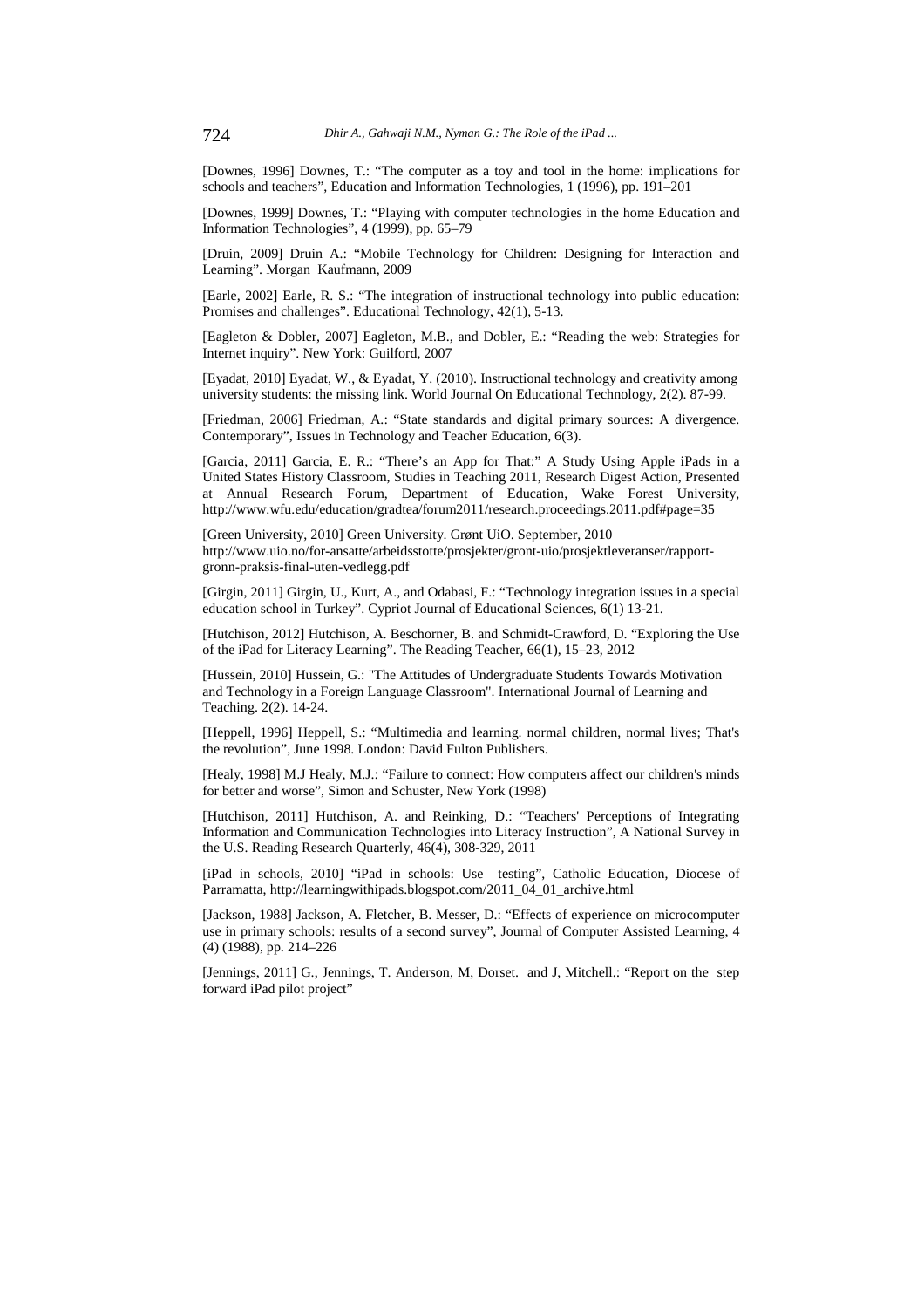http://www.trinity.unimelb.edu.au/Media/docs/iPadPilotReport2011-1b1e1a52-79af-4c76 b5b6-e45f92f2c9e9-0.pdf

[Kirkman, 1993] Kirkman, C.: "Computer experience and attitudes of 12-year-old students: implications for the UK national curriculum", Journal of Computer Assisted Learning, 9 (1993), pp. 51–62

[Kervin, 2006] Kervin, L., Reid, D., Vardy, J., & Hindle, C.: "A Partnership for iPod Pedagogy: Using the technology of millennial learners across educational contexts", 23th Australasian Society for Computers in Learning in Tertiary Education Annual Conference, Sydney, (pp. 419-422)

[Leontjev, 1978] Leontjev, A. N.: "Activity, Consciousness, and Personality"; Prentice-Hall, Englewood Cliffs, NJ, 1978

[Lankshear, 2003] Lankshear, C., and Knobel, M.: New literacies: Changing knowledge in the classroom. Buckingham, UK: Open University Press, 2003

[Leu, 1996] Leu, D. J. and Reinking, D. J.: "Bringing insights from reading research to research on electronic learning environments", Cognitive aspects of electronic text processing (pp. 43- 75). Norwood, NJ, 1996

[Lindell, 2010] Lindell, S.: "Real-time collaboration tools for digital ink" J. Comput. Small Coll. 25, 3 (2010), 24-31

[MacLean, 2011] MacLean, S., Tausky, D., Labahn, G., Lank, E., and Marzouk. M.: "Is the iPad useful for sketch input? : a comparison with the tablet PC", *Eighth Eurographics Symposium on Sketch-Based Interfaces and Modeling* (SBIM '11). ACM, NY, USA, 7-14.

[Miller, 2005] Miller, M., and Piller, M.: "Principal factors of an audio reading delivery mechanism: Evaluating educational use of the iPod". Paper presented at the World Conference on Educational Multimedia, Hypermedia and Telecommunications, Chesapeake, VA.

[Morris, 2010] Morris, M. R., Lombardo, J., and Wigdor, D.: "Wesearch: supporting collaborative search and sensemaking on a tabletop display". In CSCW '10: ACM conference on Computer supported cooperative work, NY, USA, 2010), ACM, pp. 401-410.

[Mozaffar, 2012] Mozaffar, S. S.: "iPad for Autism: How can the iPad serve as a teaching tool for students on the Autism Spectrum?" Proceedings of the Fourth Annual Teachers College Educational Technology Conference Teachers College, Columbia University, New York

[Mumtaz, 2001] Mumtaz, S.: "Children's enjoyment and perception of computer use in the home and the school", Comput. Educ. 36, 4 (May 2001), 347-362.

[Ostashewski, 2009] Ostashewski, N., Reid, D., and Ostashewski, M.: "Mobile Teaching and Learning Technologies: Ukrainian Dance Instruction in Canada", Paper presented at IADIS Mobile Learning 2009, Barcelona, Spain, February 27, 2009.

[Ofsted, 1998] Ofsted.: "A review of primary schools in England (1994–1998). http://www.archive.official-documents.co.uk/document/ofsted/ped/ped.htm

[Ostashewski, 2010] Ostashewski, N. and Reid, D.: "iPod, iPhone, and now iPad: The evolution of multimedia access in a mobile teaching context", World Conference on Educational Multimedia, Hypermedia and Telecommunications 2010 (pp. 2862-2864).

[Ostashewski, 2010a] Ostashewski, N. and Reid, D.: "iTeach, iDance: Using the iPad in the body-kinesthetic teaching context". Curriculum, technology & transformation for an unknown future, pp.730-732,

http://ascilite.org.au/conferences/sydney10/procs/Ostashewski-poster.pdf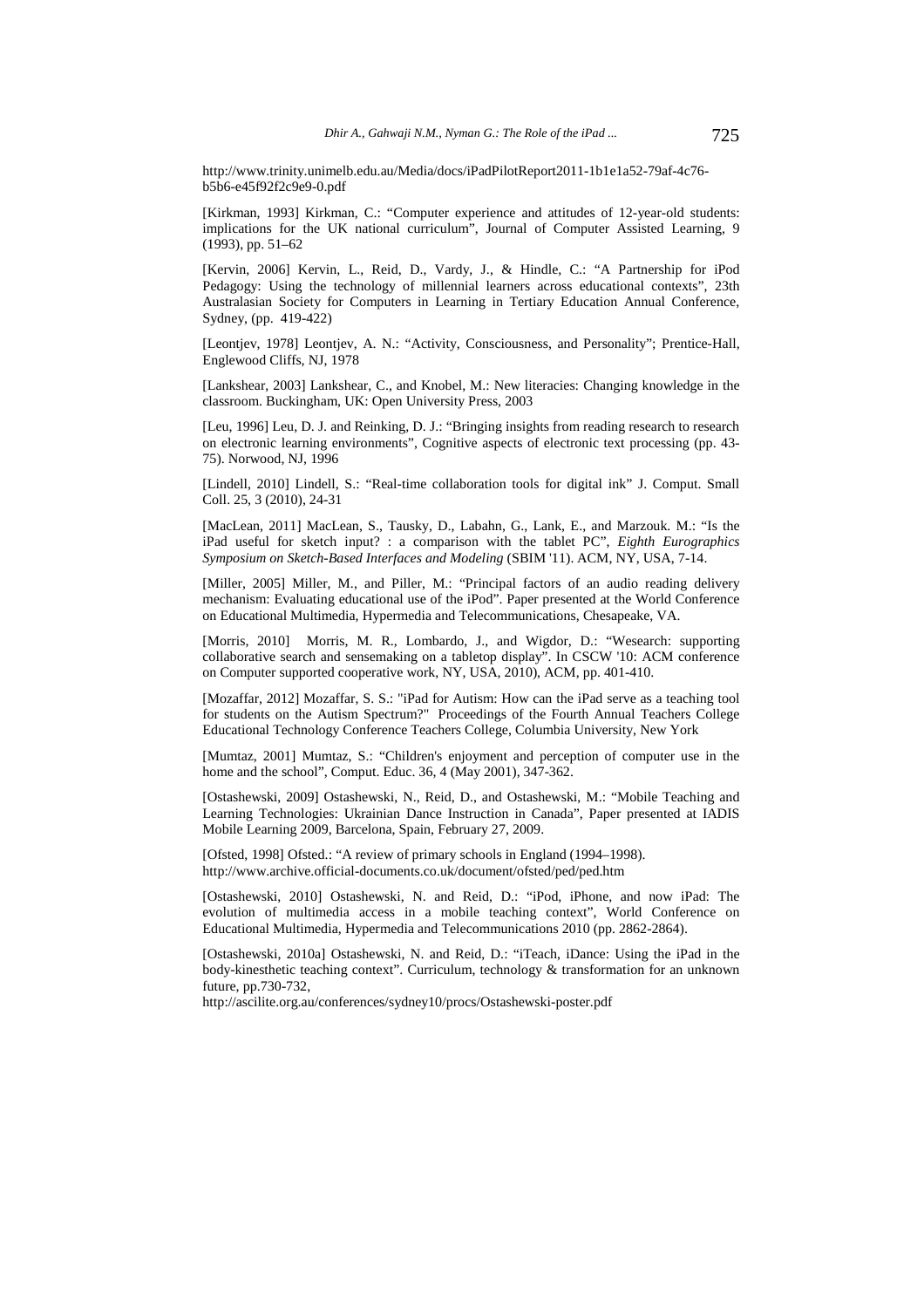[Ostashewski, 2012] Ostashewski, N. and Reid, D.: "Digital Storytelling on the iPad: apps, activities, and processes for successful 21st century story creations. Proceedings of World Conference on Educational Multimedia, Hypermedia and Telecommunications 2012 (pp. 1823- 1827).

[Papert, 1980] Papert, S.: "Mindstorms, Children, Computers and Powerful Ideas", 1980. Great Britain: Basic Books (1980

[Piaget, 1970] Piaget, J.: "Science of Education and the Psychology of the Child". 1970. Orion Press, New York, USA.

[Pearson, 2010] Pearson, J. and Buchanan, G.: "Real-time document collaboration using iPads", 2010. In *Proceedings of the third workshop on Research advances in large digital book repositories and complementary media* (Books Online '10). ACM, NY, USA, 9-14.

[Ray, 2002] Ray, B.: "PDAs in the classroom: integration strategies for K-12 educators". International Journal of Educational Technology, 3(1), 2002

[Roblyer, 1997] Roblyer, M. D., Edwards, J., and Havriluk, M. A.: "Integrating educational technology into teaching", (2nd ed.). Upper Saddle River, NJ: Prentice-Hall, 1997

[Russman, 1997] E. T. Russman,: "Child-Computer Interaction: The Computer as a Transitional Object"; Ph.D. Dissertation. University of Michigan, Ann Arbor, USA (1997)

[Shotton, 1989] M Shotton.: "Computer addiction: A study of computer dependency", Taylor and Francis, London, 1989

[Shoffner, 1990] L.B Shoffner.: "The effects of home environment on achievement and attitudes towards computer literacy", Educational Research Quarterly, 14 (1), pp. 6–14, 1990

[Song, 2001] Y. Song and R. Fox.: "Affordances of PDAs: undergraduate student perceptions," The Journal of the Research Center for Educational Technology, vol. 4,no. 1, 19- 38, 2001.

[Stewart, 1999] Stewart, J., Bederson, B. B., and Druin, A. Single display groupware: a model for co-present collaboration. In CHI '99: Proceedings of the SIGCHI conference on Human factors in computing systems (New York, NY, USA, 1999), ACM, pp. 286-293.

[Sharples, 2000] Sharples, M.: "The design of personal mobile technologies for lifelong learning". *Comput. Educ.* 34, 3-4, 177-193, 2000

[Timmermann, 2010] Timmermann, P.: "Is my iPad in my backpack?" Journal of Digital research & publishing, University of Sydney.

[Vardy, 2007] Vardy, J., Kervin, L., & Reid, D.: "iPods and podcasting technologies to support talking and listening experiences of grade 4 students". Literacy Learning: The Middle Years, 15(3), 57-70, 2007

[Vera, 2005] Vera, L. Herrera, G. and Vived, E.: "Virtual reality school for children with learning difficulties". In Proceedings of the 2005 ACM SIGCHI International Conference on Advances in computer entertainment technology (ACE '05). ACM, New York, NY, USA, 338- 341

[Wishart, 1990] Wishart, J.: "Cognitive factors related to the user involvement with computers and their effects upon learning from an educational computer game". Computers and Education, 15 (1990), pp. 227–23

[Walters, 2011] Walters, E. A.: "Will the iPad revolutionize education?" 2011